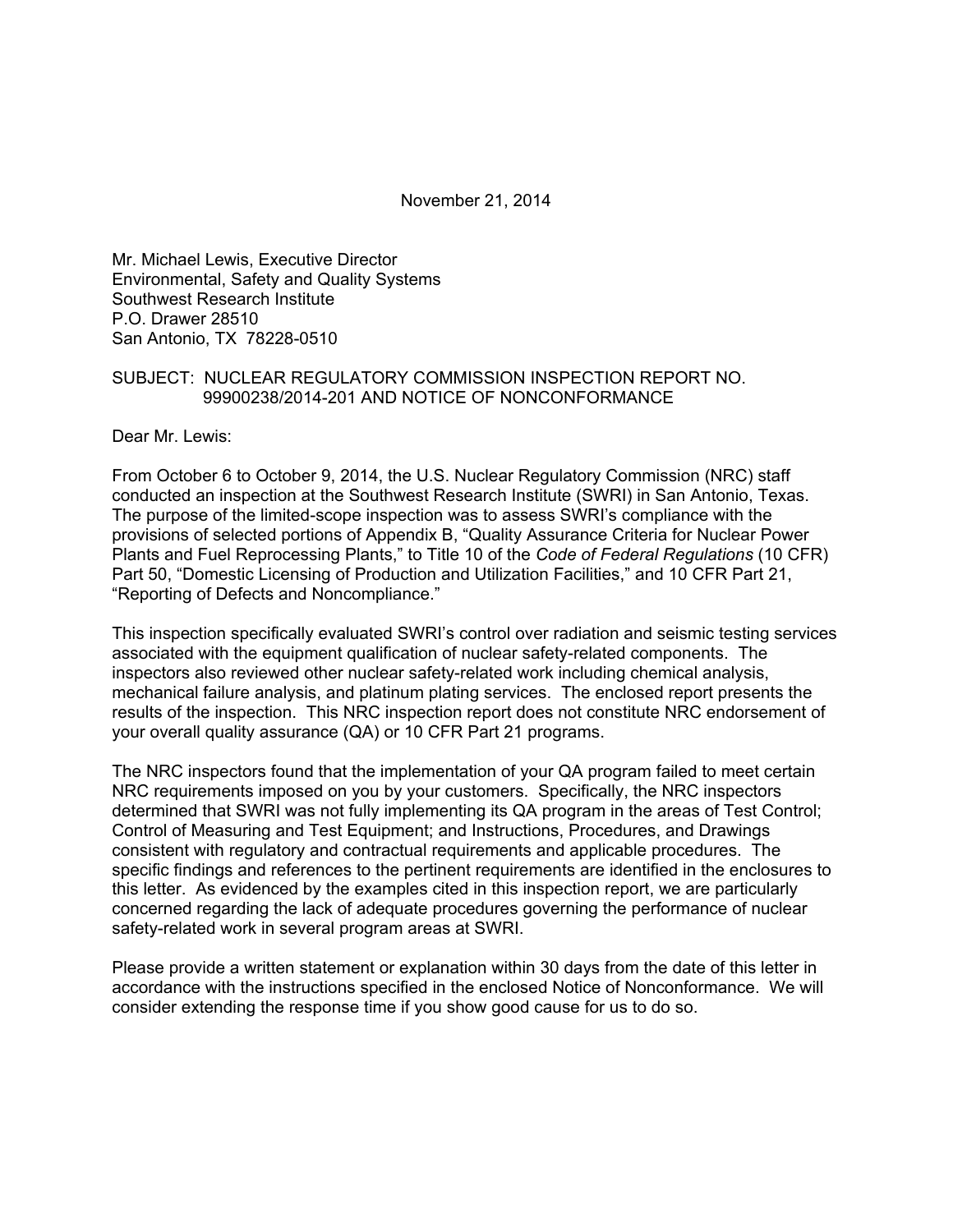#### M. Lewis 2 -

In accordance with 10 CFR 2.390 of the NRC's "Rules of Practice," a copy of this letter, its enclosure(s), and your response will be made available electronically for public inspection in the NRC Public Document Room or from the NRC's document system (ADAMS), accessible at http://www.nrc.gov/reading-rm/adams.html. To the extent possible, your response, (if applicable), should not include any personal privacy, proprietary, or safeguards information so that it can be made available to the Public without redaction. If personal privacy or proprietary information is necessary to provide an acceptable response, then please provide a bracketed copy of your response that identifies the information that should be protected and a redacted copy of your response that deletes such information. If you request that such material is withheld from public disclosure, you must specifically identify the portions of your response that you seek to have withheld, and provide in detail the bases for your claim (e.g., explain why the disclosure of information will create an unwarranted invasion of personal privacy or provide the information required by 10 CFR 2.390(b) to support a request for withholding confidential commercial or financial information).

Sincerely,

### */RA/*

Richard A. Rasmussen, Chief Electrical Vendor Inspection Branch Division of Construction Inspection and Operational Programs Office of New Reactors

Docket No.: 99900238

Enclosures:

- 1. Notice of Nonconformance
- 2. Inspection Report 99900238/2014-201 and Attachment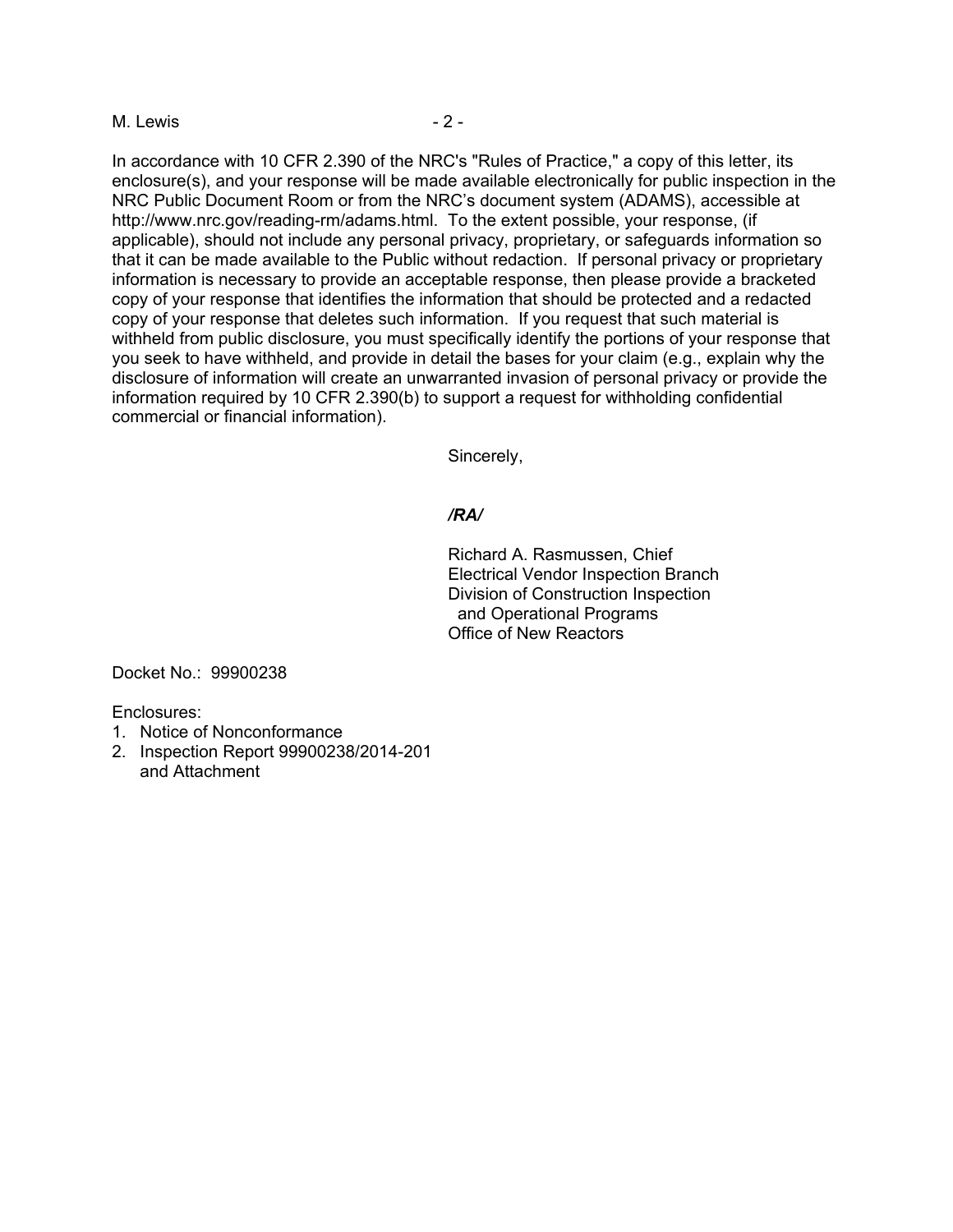In accordance with 10 CFR 2.390 of the NRC's "Rules of Practice," a copy of this letter, its enclosure(s), and your response will be made available electronically for public inspection in the NRC Public Document Room or from the NRC's document system (ADAMS), accessible at http://www.nrc.gov/reading-rm/adams.html. To the extent possible, your response, (if applicable), should not include any personal privacy, proprietary, or safeguards information so that it can be made available to the Public without redaction. If personal privacy or proprietary information is necessary to provide an acceptable response, then please provide a bracketed copy of your response that identifies the information that should be protected and a redacted copy of your response that deletes such information. If you request that such material is withheld from public disclosure, you must specifically identify the portions of your response that you seek to have withheld, and provide in detail the bases for your claim (e.g., explain why the disclosure of information will create an unwarranted invasion of personal privacy or provide the information required by 10 CFR 2.390(b) to support a request for withholding confidential commercial or financial information).

Sincerely,

#### */RA/*

Richard A. Rasmussen, Chief Electrical Vendor Inspection Branch Division of Construction Inspection and Operational Programs Office of New Reactors

Docket No. 99900238

Enclosures:

- 1. Notice of Nonconformance
- 2. Inspection Report 99900238/2014-201 and Attachment

DISTRIBUTION: Peter.Bamford@nrc.gov Faye.Brockwell@swri.org

| <b>ADAMS ACCESSION No.: ML14323A732</b> |                          |                          | *Concurred via email     |          | <b>NRO-002</b> |  |
|-----------------------------------------|--------------------------|--------------------------|--------------------------|----------|----------------|--|
| <b>OFC</b>                              | NRO/DSEA/<br><b>RPAC</b> | NRO/DCIP/<br><b>EVIB</b> | NRO/DCIP/<br><b>EVIB</b> | NRO/DCIP | NRO/DCIP/EVIB  |  |
| <b>NAME</b>                             | RLaVera*                 | JJimenez*                | JJacobson                | TFrye*   | RRasmussen     |  |
| <b>DATE</b>                             | 11/20/14                 | 11/19/14                 | 11/18/14                 | 11/18/14 | 11/21/14       |  |

#### **OFFICIAL RECORD COPY**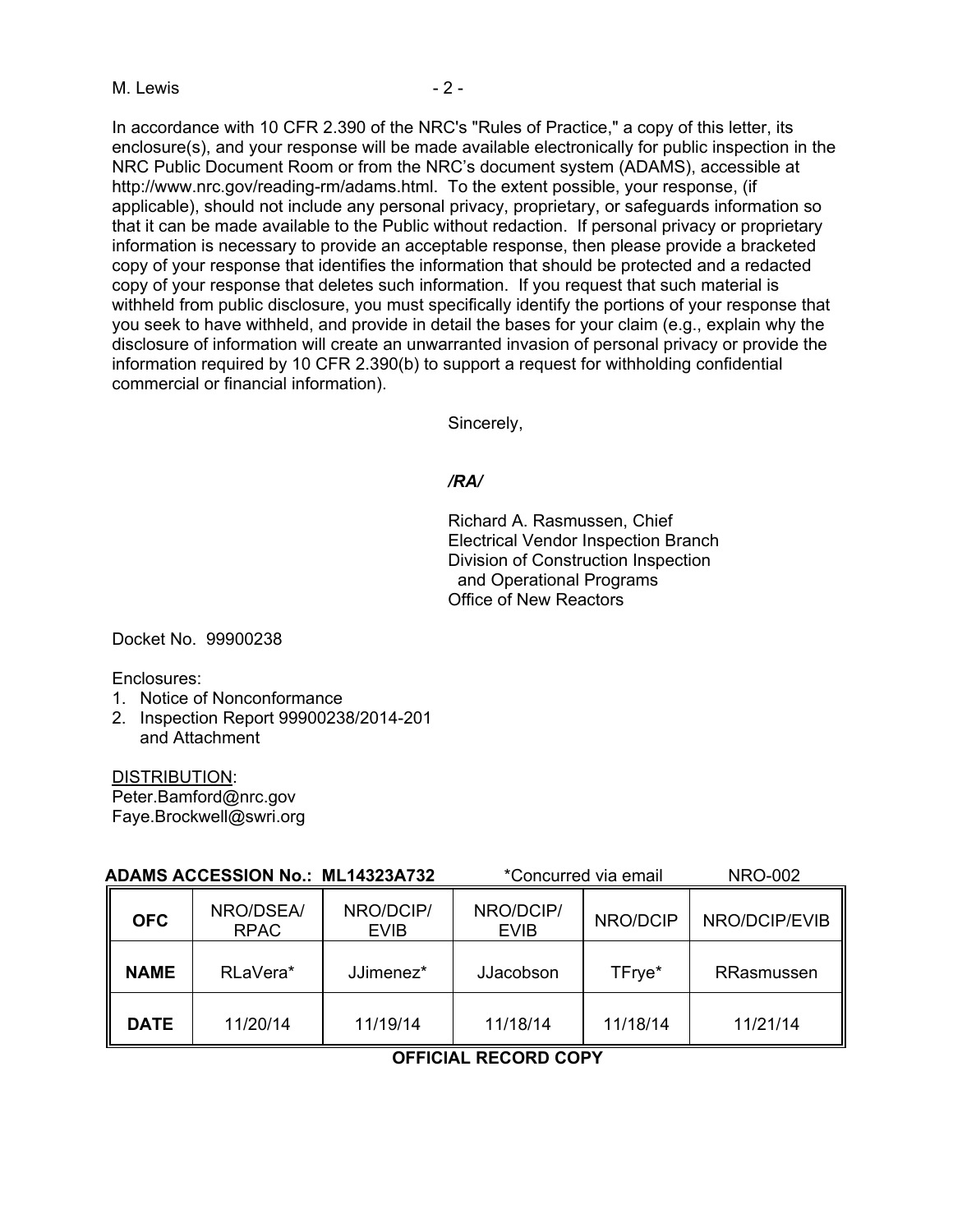### **NOTICE OF NONCONFORMANCE**

Southwest Research Institute **Docket No. 99900238** P.O. Drawer 28510 San Antonio, Texas 78228-0510 **Report No. 2014-201** Report No. 2014-201

Based on the results of an NRC inspection conducted of SWRI, at their facility in San Antonio, Texas from October 6-9, 2014, it appears that certain activities were not conducted in accordance with NRC requirements that were contractually imposed upon SWRI by its customers or by NRC licensees.

A. Criterion XI, "Test Control," of Appendix B, "Quality Assurance Criteria for Nuclear Power Plants and Fuel Reprocessing Plants," to 10 CFR Part 50, "Domestic Licensing of Production and Utilization Facilities," states, in part, that "Test procedures shall include provisions for assuring that all prerequisites for the given test have been met, that adequate test instrumentation is available and used, and that the test is performed under suitable environmental conditions. Test results shall be documented and evaluated to assure that test requirements have been satisfied."

Criterion V, "Instructions, Procedures, and Drawings," of Appendix B, "Quality Assurance Criteria for Nuclear Power Plants and Fuel Reprocessing Plants," 10 CFR Part 50. Domestic Licensing of Production and Utilization Facilities," states, in part, that "Activities affecting quality shall be prescribed by documented instructions, procedures, and drawings of a type appropriate to the circumstances and shall be accomplished in accordance with these instructions, procedures, or drawings. Instructions, procedures, or drawings shall include appropriate quantitative or qualitative acceptance criteria for determining that important activities have been satisfactorily accomplished."

Paragraph 4.11, "Inspection and Testing," of the SWRI Program Quality Plan for Nuclear Services, Revision 3, states in part that, "Required tests shall be conducted under appropriate environmental conditions using the tools and equipment necessary to conduct the test in a manner to fulfill test requirements and acceptance criteria. Test procedures shall include or reference: 1) Configuration and objectives; 2) Prerequisites and environmental conditions; and 3) Adequate and calibrated instrumentation, equipment, and monitoring and data acquisition devices.

Contrary to the above, as of October  $9<sup>th</sup>$ , 2014, SWRI failed to ensure that activities affecting quality were prescribed by documented instructions or procedures or failed to ensure that test procedures contained instructions and associated quantitative or qualitative acceptance criteria. The following provides the details of three specific examples of this nonconformance: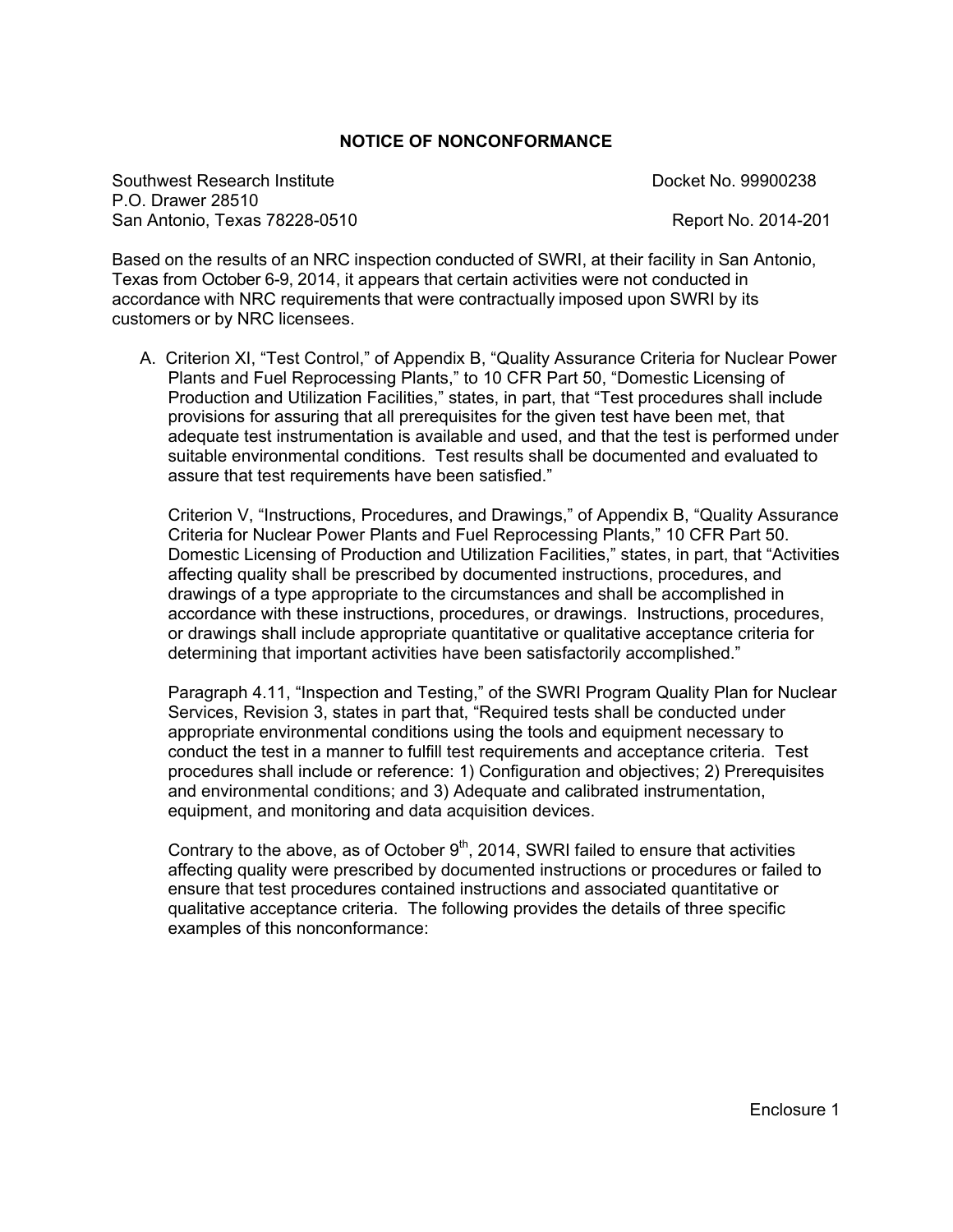- 1. SWRI procedure TAP-01-0412-004 did not require that overall measurement uncertainty be determined as necessary to account for all errors that could impact the accuracy of the measured and reported radiation dose. The procedure did not account for changes in the hot cell environment during the radiation exposure of components that could occur due to the drawing in of outside air through the ventilation system. Furthermore, the procedure did not contain sufficient instructions to ensure uniform exposure or account for the non-uniformity of exposure due to variation in the dose rate fields. Also, the procedure did not contain sufficient instructions to address whether the reported dose applies only to surface or depth exposures.
- 2. SWRI did not have a procedure or instruction to describe when or how to account for differences in test methods associated with the use of biaxial versus triaxial seismic test equipment. During the inspection, discussions with SWRI personnel indicated that SWRI's approach to this was to use a scaling factor, but they also indicated that the scaling factors were not always used and were used only when requested by, or approved by, SWRI's customers. Failing to account for the biaxial versus triaxial testing differences could invalidate the Certificate of Conformances provided by SWRI to their customers stating the testing performed meets the requirements of IEEE 344 "IEEE Recommended Practice for Seismic Qualification of Class 1E Equipment for Nuclear Power Stations."
- 3. SWRI did not have a procedure or instruction for performing testing to verify the purity of commercially procured platinum used at SWRI to coat main steam safety relief pilot valve internals. Factors such as the number of tests to perform on each sample, acceptance criteria for test results, and the basis for sample homogeneity were not prescribed or evaluated by procedures or instructions.

This issue has been identified as Nonconformance 99900238/2014-201-01.

B. Criterion XII, "Control of Measuring and Test Equipment," of Appendix B, "Quality Assurance Criteria for Nuclear Power Plants and Fuel Reprocessing Plants," 10 CFR Part 50, Domestic Licensing of Production and Utilization Facilities," states that "Measures shall be established to assure that tools, gages, instruments, and other measuring and testing devices used in activities affecting quality are properly controlled, calibrated, and adjusted at specified periods to maintain accuracy within necessary limits."

Paragraph 4.11, "Inspection and Testing," of the SWRI Program Quality Plan for Nuclear Services, Revision 3, states in part that, "Required tests shall be conducted under appropriate environmental conditions using the tools and equipment necessary to conduct the test in a manner to fulfill test requirements and acceptance criteria. Test procedures shall include or reference: 1) Configuration and objectives; 2) Prerequisites and environmental conditions; and 3) Adequate and calibrated instrumentation, equipment, and monitoring and data acquisition devices.

Contrary to the above, as of October 9, 2014, SWRI failed to ensure that measures were established to assure that instruments used in activities affecting quality were properly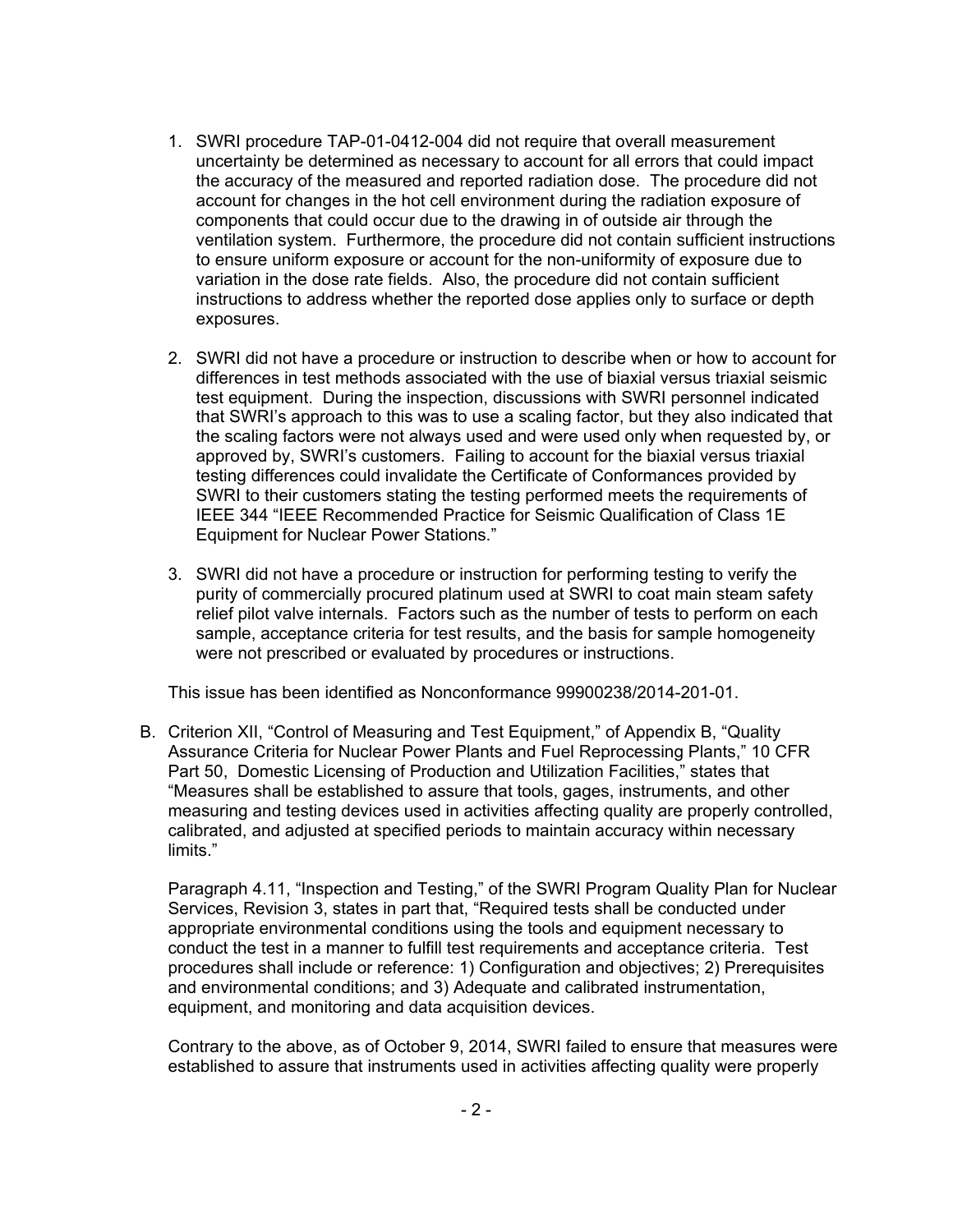controlled, calibrated, and adjusted at specified periods to maintain accuracy within necessary limits. The following provides the details of three specific examples of this nonconformance:

- 1. SWRI failed to ensure that the measuring and testing system (e.g. the radiation survey instrument, associated procedures, and temperature and barometric measuring equipment) used to determine the applied radiation dose to nuclear components was properly controlled and calibrated. Specifically, during the irradiation of components for Project 17669.16.001, Project 19347.01.001 and Project 17669.15.001, radiation was applied to components in excess of 1000 kR/hr, which exceeded the calibrated range of the equipment being used to measure the exposure rate.
- 2. SWRI failed to ensure that the systems utilized to perform seismic testing of nuclear safety related equipment were properly calibrated. The inspectors identified that while portions (accelerometers and analog to digital converters) of the two seismic excitation systems had been calibrated, the portion of the systems that analyzed the resulting digital signals had never been fully calibrated or verified.
- 3. SWRI failed to ensure that the test instrumentation used to verify the purity of commercially procured platinum used in the plating of main steam safety relief pilot valve internals was properly controlled. Specifically, the inspectors determined that the test equipment being utilized to verify the platinum purity was inappropriate for this purpose and did not have the necessary sensitivity to measure the platinum purity down to the levels being requested.

This issue has been identified as Nonconformance 99900238/2014-201-02

Please provide a written statement or explanation to the U.S. Nuclear Regulatory Commission, ATTN: Document Control Desk, Washington, DC 20555-0001 with a copy to the Chief, Electrical Vendor Inspection Branch, Division of Construction Inspection and Operational Programs, Office of New Reactors, within 30 days of the date of the letter transmitting this Notice of Nonconformance. This reply should be clearly marked as a "Reply to a Notice of Nonconformance" and should include for each noncompliance: (1) the reason for the noncompliance, or if contested, the basis for disputing the noncompliance; (2) the corrective steps that have been taken and the results achieved; (3) the corrective steps that will be taken to avoid noncompliances; and (4) the date when your corrective action will be completed. Where good cause is shown, consideration will be given to extending the response time.

Because your response will be made available electronically for public inspection in the NRC Public Document Room or from the NRC's document system (ADAMS), accessible from the NRC Web site at http://www.nrc.gov/reading-rm/adams.html, to the extent possible, it should not include any personal privacy, proprietary, or safeguards information so that it can be made available to the public without redaction. If personal privacy or proprietary information is necessary to provide an acceptable response, then please provide a bracketed copy of your response that identifies the information that should be protected and a redacted copy of your response that deletes such information.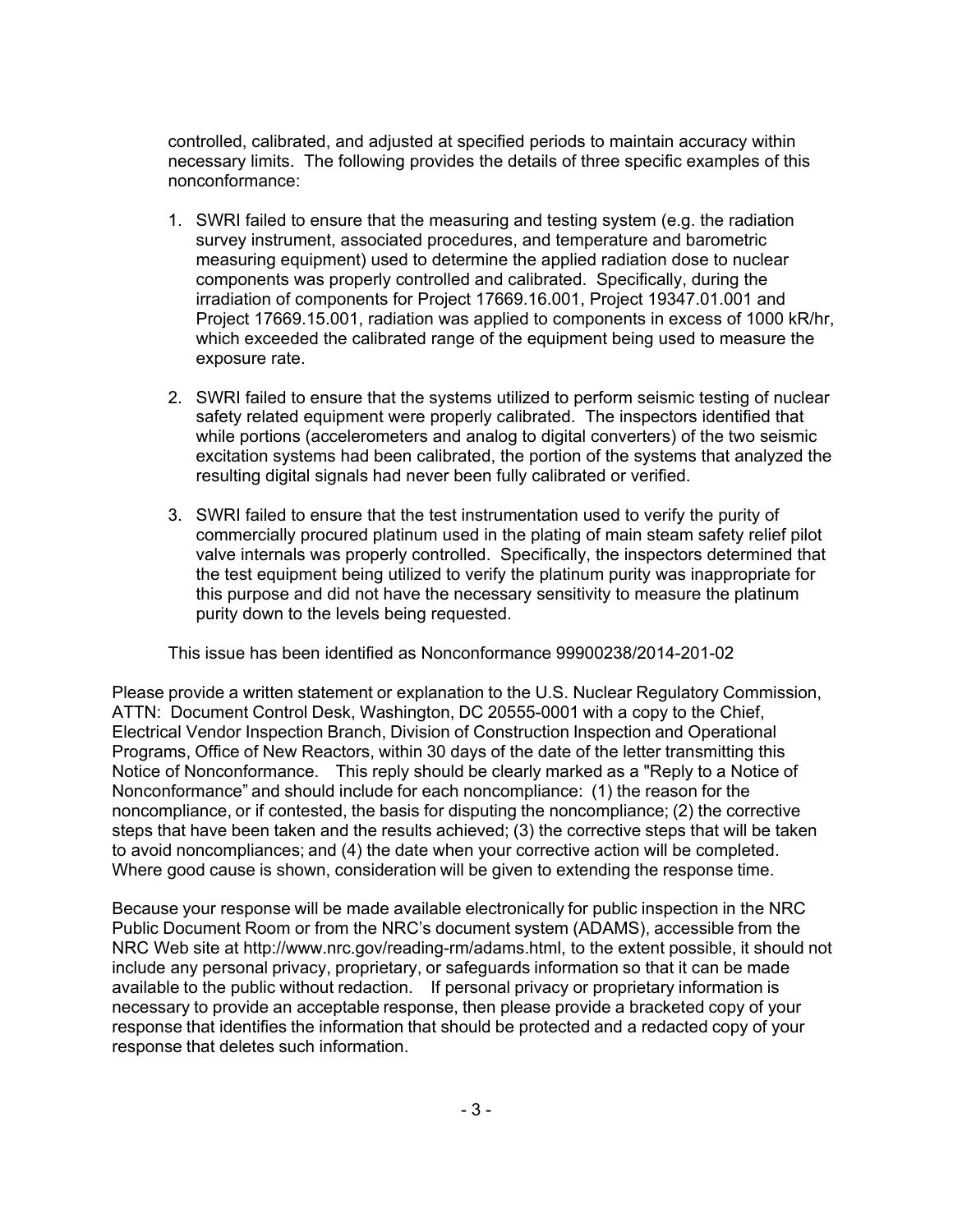If you request withholding of such material, you must specifically identify the portions of your response that you seek to have withheld and provide in detail the bases for your claim of withholding (e.g., explain why the disclosure of information will create an unwarranted invasion of personal privacy or provide the information required by 10 CFR 2.390(b) to support a request for withholding confidential commercial or financial information).

Dated this 21 day of November 2014.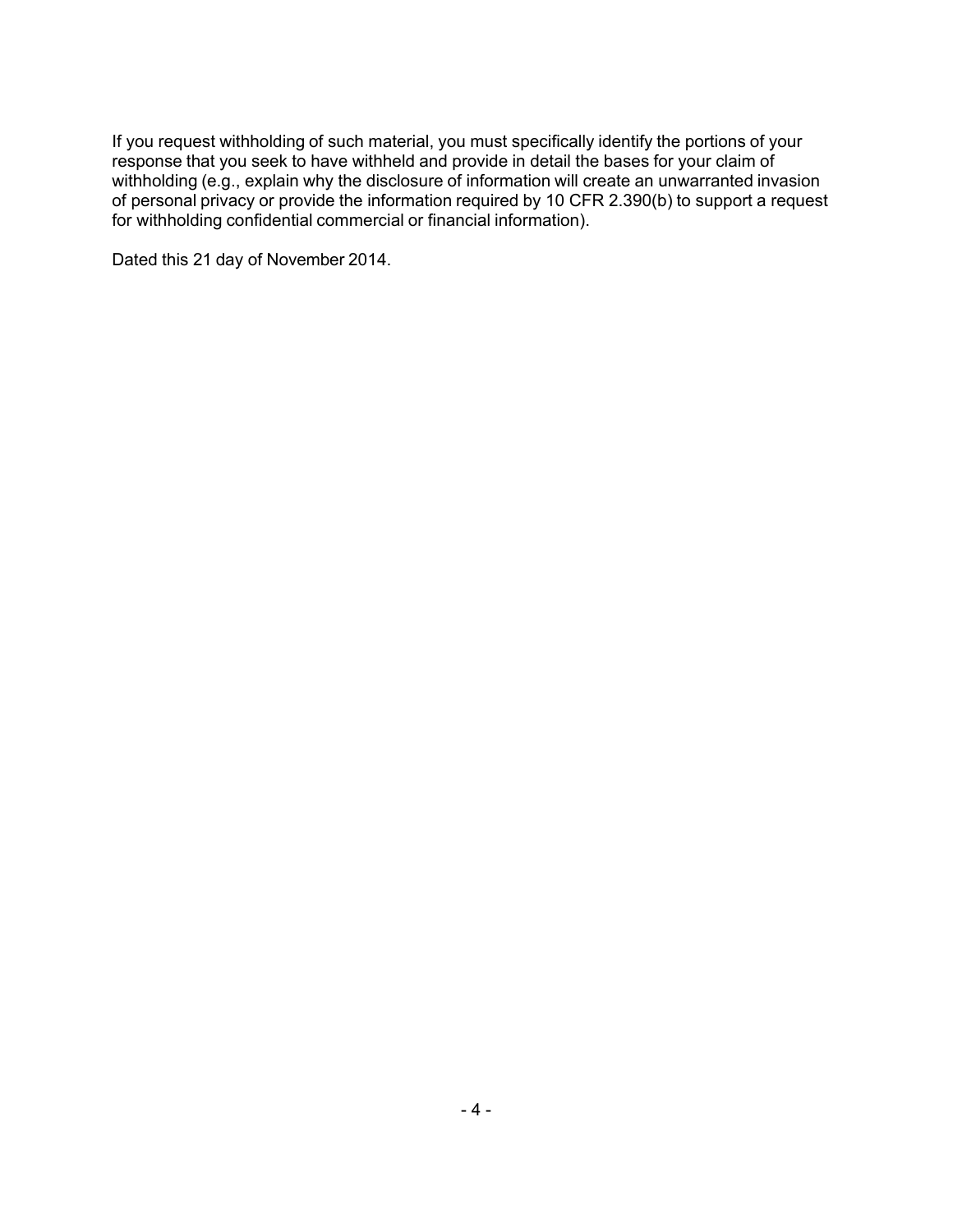## **U.S. NUCLEAR REGULATORY COMMISSION OFFICE OF NEW REACTORS DIVISION OF CONSTRUCTION INSPECTION AND OPERATIONAL PROGRAMS VENDOR INSPECTION REPORT**

| Docket No.:              | 99900238                                                                                                                                                                      |
|--------------------------|-------------------------------------------------------------------------------------------------------------------------------------------------------------------------------|
| Report No.:              | 999000238/2014-201                                                                                                                                                            |
| Vendor:                  | Southwest Research Institute<br>P.O. Drawer 28510<br>San Antonio, Texas 78228-0510                                                                                            |
| <b>Vendor Contact:</b>   | Ms. Faye Brockwell, Group Leader<br>Faye.brockwell@SWRI.org                                                                                                                   |
| Background:              | Southwest Research Institute performs radiation aging, seismic,<br>chemical analysis, and mechanical failure analysis testing<br>services to the nuclear industry.            |
| <b>Inspection Dates:</b> | October 6-9, 2014                                                                                                                                                             |
| Inspection Team Leader:  | Jeffrey Jacobson, NRO/DCIP/EVIB                                                                                                                                               |
| Inspectors:              | Ronald LaVera, NRO/DSEA/RPAC<br>Jose Jimenez, NRO/DCIP/EVIB                                                                                                                   |
| Approved by:             | Richard A. Rasmussen, Chief<br><b>Electrical Vendor Inspection Branch</b><br>Division of Construction Inspection<br>and Operational Programs<br><b>Office of New Reactors</b> |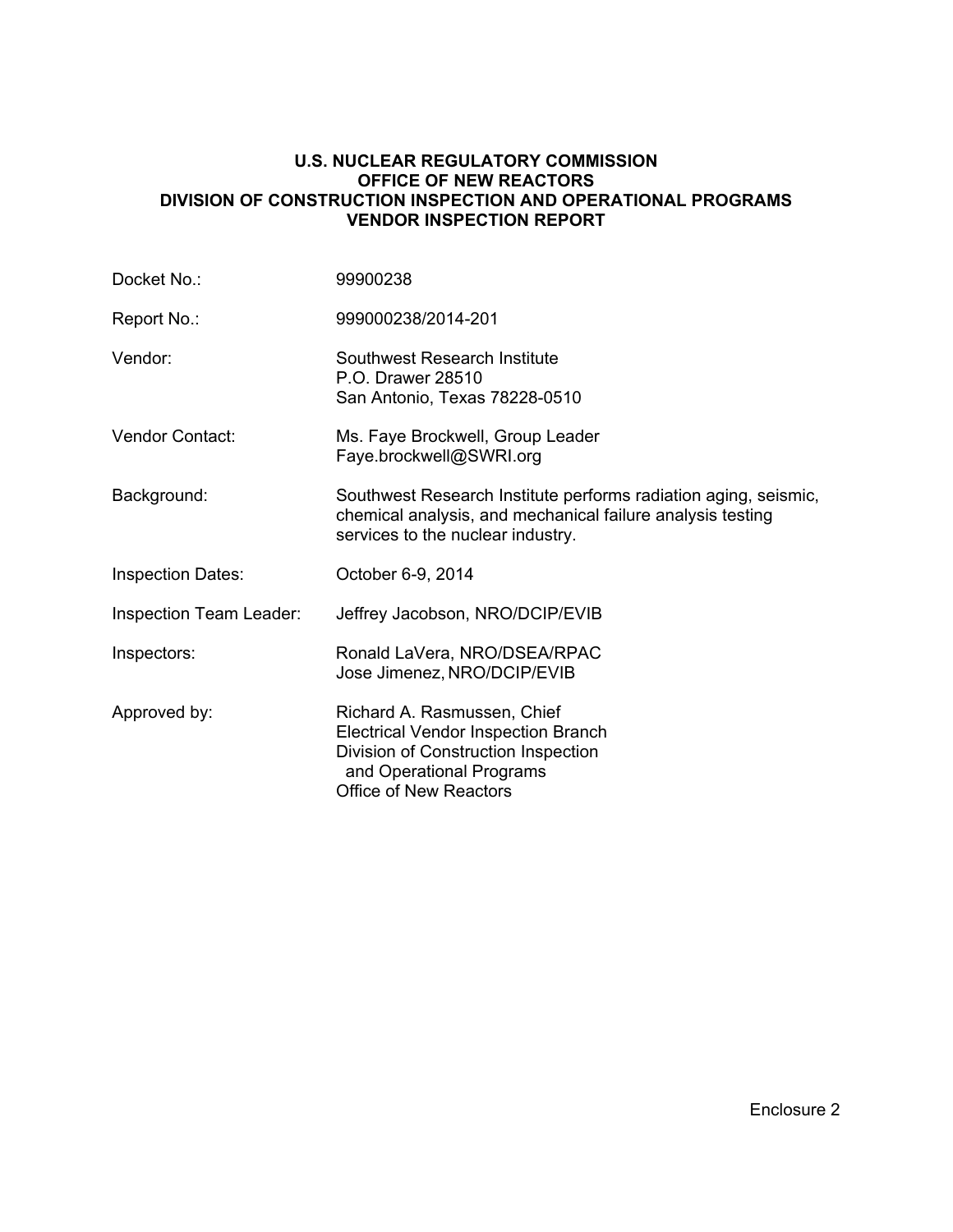### **EXECUTIVE SUMMARY Southwest Research Institute 99900238/2014-201**

The NRC performed an inspection at the SWRI facility in San Antonio, Texas. The inspectors focused their review on the areas of SWRI's work in the following areas: radiation testing; seismic testing; platinum plating of main steam isolation pilot valve internals; chemical analysis; and mechanical failure analysis.

## Radiation Testing

The inspectors reviewed the processes being utilized by SWRI to control radiation testing for nuclear safety-related components. Radiation testing is required to be performed as part of an equipment qualification program for safety-related equipment that will be installed in a harsh environment that includes radiation. The focus of the inspection was on ensuring that the processes used at SWRI were sufficient to ensure that nuclear components were being properly irradiated to meet customer requirements, specifically with regard to the radiation dose rate and total applied dose.

The inspectors determined that SWRI procedure, TAP-01-0412-004, does not require that overall measurement uncertainty be determined as necessary to account for all errors that could impact the accuracy of the measured and reported radiation dose. The procedure does not account for changes in the hot cell environment during the radiation exposure of components that could occur due to the drawing in of outside air through the ventilation system. These temperature changes could impact the accuracy of the radiation detectors. Furthermore, the procedure does not contain sufficient instructions to ensure uniform exposure or account for the non-uniformity of exposure due to variation in the dose rate fields. Also, the procedure does not contain sufficient instructions to address whether the reported dose applies only to surface or depth exposures. This was identified to be a Nonconformance of Criterion XI, "Test Control," and Criterion V "Instructions, Procedures, and Drawings" of Appendix B, "Quality Assurance Criteria for Nuclear Power Plants and Fuel Reprocessing Plants," to 10 CFR Part 50, "Domestic Licensing of Production and Utilization Facilities," Example 1 of Nonconformance 9990238/2014-201-01.

Also, the inspectors determined that in some instances, radiation was applied to components in excess of 1000 kR/hr, which exceeded the calibrated range of the equipment being used to measure the exposure rate. This was identified to be a Nonconformance of Criterion XII, "Control of Measuring and Test Equipment," of Appendix B, "Quality Assurance Criteria for Nuclear Power Plants and Fuel Reprocessing Plants," to 10 CFR Part 50, "Domestic Licensing of Production and Utilization Facilities." Criterion XII, "Control of Measuring and Test Equipment." Example 1 of Nonconformance 99900238/2014-201-02.

## Seismic Testing

SWRI performs seismic testing which is required to show that nuclear safety-related components can withstand and/or operate during and after a seismic event. The testing is performed using two different biaxial seismic testing systems which contain the excitation tables themselves (shake tables) plus all the associated control and data acquisition systems. The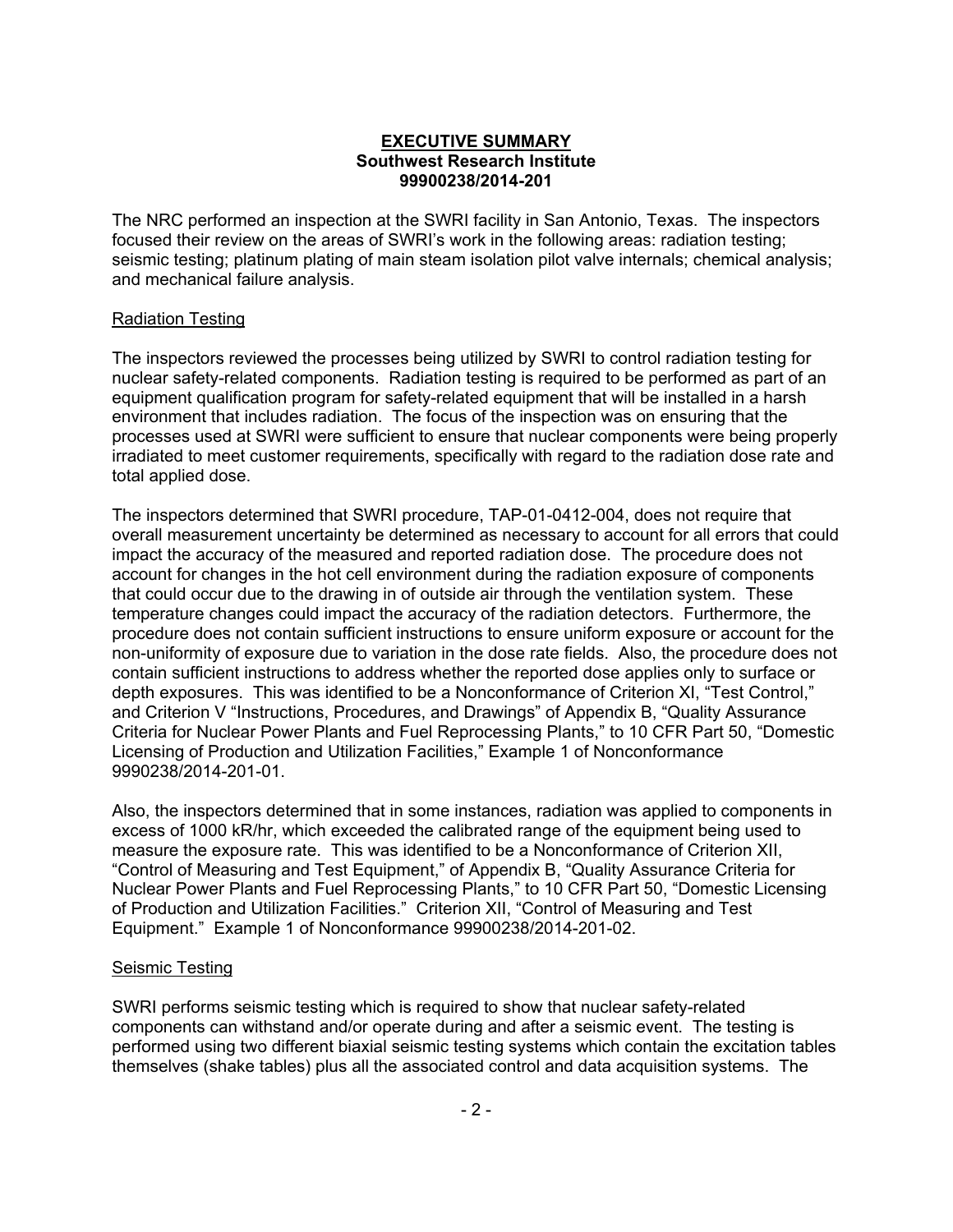inspectors determined that SWRI did not have a procedure or instruction to describe when or how to account for differences in test methods associated with the use of biaxial versus triaxial seismic test equipment. During the inspection, discussions with SWRI personnel indicated that SWRI's approach to this was to use a scaling factor, but they also indicated that the scaling factors were not always used and were used only when requested by or approved by SWRI's customers. Failing to account for the biaxial versus triaxial testing differences could invalidate the validity of the Certificate of Conformances provided by SWRI to their customers which state the testing performed meets the requirements of IEEE 344 "IEEE Recommended Practice for Seismic Qualification of Class 1E Equipment for Nuclear Power Stations." This was identified to be a Nonconformance of Criterion XI, "Test Control" and Criterion V, "Instructions, Procedures, and Drawings," of Appendix B, "Quality Assurance Criteria for Nuclear Power Plants and Fuel Reprocessing Plants," to 10 CFR Part 50, "Domestic Licensing of Production and Utilization Facilities." Example 2 of Nonconformance 99900238/2014-201-01.

The inspectors also determined that SWRI failed to ensure that the systems utilized to perform seismic testing of nuclear safety related equipment were properly calibrated. The inspectors identified that while portions (accelerometers and analog to digital converters) of the two seismic excitation systems were calibrated, the portion of the systems that analyzed the resulting digital signals were never fully calibrated or verified. This was identified to be a Nonconformance of Criterion XII, "Control of Measuring and Test Equipment," of Appendix B, "Quality Assurance Criteria for Nuclear Power Plants and Fuel Reprocessing Plants," to 10 CFR Part 50, "Domestic Licensing of Production and Utilization Facilities." Example 2 of Nonconformance 99900238/2014-201-02.

### Platinum Plating of Main Steam Safety Relief Pilot Valve Internals

SWRI performs a platinum plating operation on internal portions of the main steam safety relieve pilot valves. The plating is performed using a plasma injection process. The inspectors determined that SWRI failed to ensure that activities affecting quality were prescribed by documented instructions or procedures. Specifically, SWRI did not have a procedure or instruction for performing testing to verify the purity of commercially procured platinum used at SWRI to perform the process. Factors such as the number of tests to perform on each sample, acceptance criteria for test results, and the basis for sample homogeneity were not prescribed or evaluated by procedures or instructions. This was identified to be a Nonconformance of Criterion XI, "Test Control" and Criterion V, "Instructions, Procedures, and Drawings," of Appendix B, "Quality Assurance Criteria for Nuclear Power Plants and Fuel Reprocessing Plants," to 10 CFR Part 50, "Domestic Licensing of Production and Utilization Facilities." Example 3 of Nonconformance 99900238/2014-201-01.

SWRI also failed to ensure that the test instrumentation used to verify the purity of commercially procured platinum was properly controlled and was appropriate for the application. Specifically, the inspectors determined that the test equipment being utilized to verify the platinum purity was inappropriate for this purpose and did not have the necessary sensitivity to measure the platinum purity down to the levels being requested. This was identified to be a Nonconformance of Criterion XII, "Control of Measuring and Test Equipment," of Appendix B, "Quality Assurance Criteria for Nuclear Power Plants and Fuel Reprocessing Plants," to 10 CFR Part 50, "Domestic Licensing of Production and Utilization Facilities." Example 3 of Nonconformance 99900238/2014-201-02.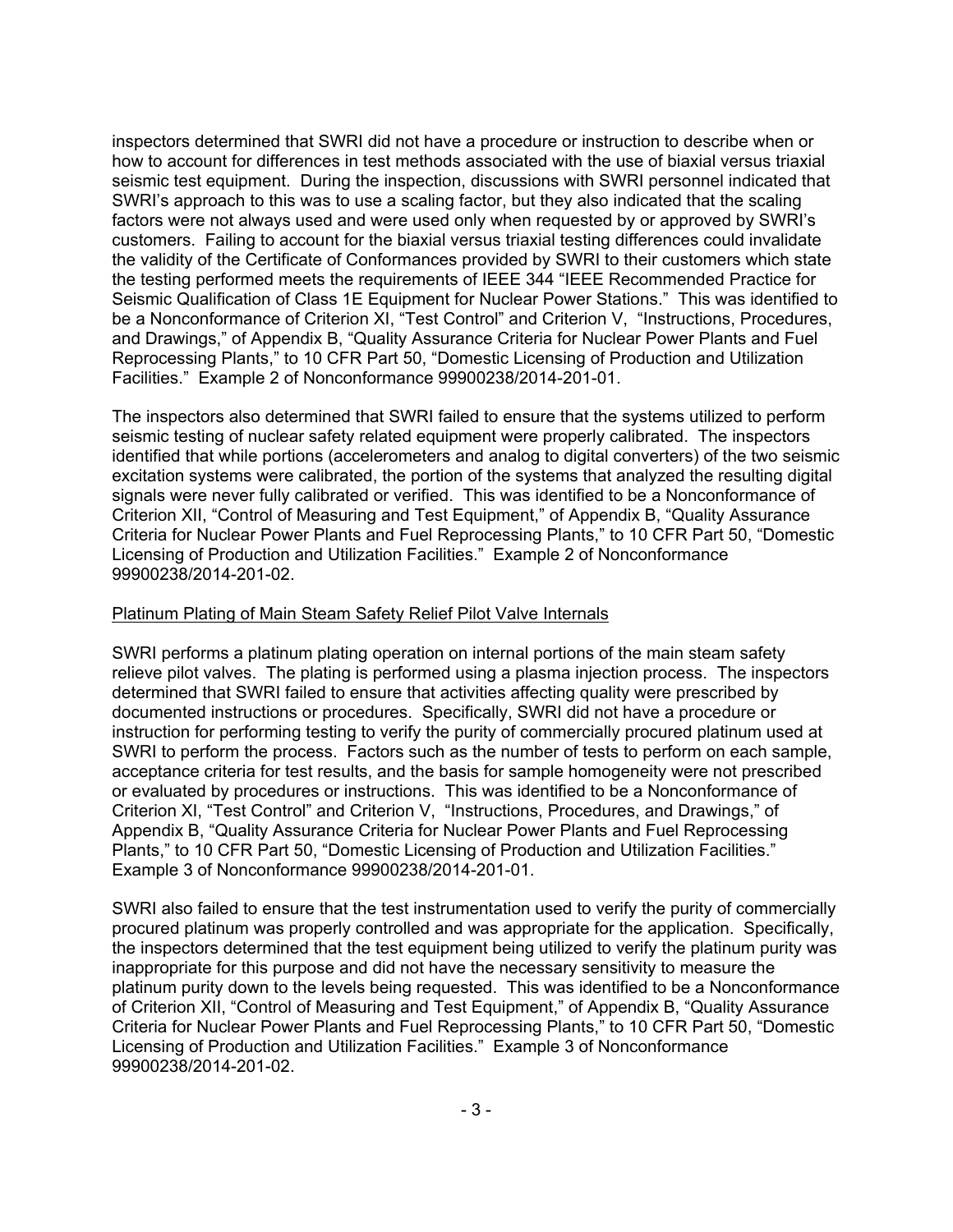# Chemical Analysis

The inspectors reviewed policies, procedures and records, and interviewed personnel associated with SWRI performance of chemical analysis services to verify that activities associated with chemical testing and analyses met applicable regulatory requirements. The inspectors reviewed SWRI's procurement records for different types of chemical analyses to verify the evaluations identified the associated safety functions of the items or that the scope of the testing plan, laboratory technician training, test procedures, and documentation of results properly captured the requirements of the PO and, Criterion XI, "Test Control" and Criterion XII, "Control of Measuring and Test Equipment" of Appendix B to 10 CFR Part 50. The inspectors also assessed whether the equipment been used for analysis (i.e. spectroscopy, chromatography, titration) were adequate for the analysis of diesel generators fuels.

The inspectors determined that testing activities observed complied with the established testing plans. The reviewed testing plans provided the necessary guidance to determine the tested component met the applicable acceptance criteria. The sampling methods, response to failures, knowledge of acceptable values and tolerances, and documentation of results were done in accordance with established procedures. The QC inspectors and laboratory technicians that used spectroscopy and chromatography instruments demonstrated they were knowledgeable on the test scope and expected actions for acceptance. The inspectors observed that all instrumentation used for the different tests reviewed were used properly and noted they were all calibrated. No findings of significance were identified.

## Procurement and Supplier Control Programs

The NRC inspectors reviewed procurement and supplier related procedures, a sample of purchasing records, qualification of suppliers' audits, and interviewed related personnel to determine if SWRI procurement and supplier controls were in compliance with the regulatory requirements of Criterion IV, "Procurement Document Control," and Criterion VII, "Control of Purchased Material, Equipment, and Services," of Appendix B to 10 CFR Part 50. No findings of significance were identified.

# Mechanical Failure Analysis

The inspectors reviewed policies, procedures and records, and interviewed personnel associated with SWRI's performance of mechanical failure analysis services to verify that activities associated with failure analysis met applicable regulatory requirements. No findings of significance identified.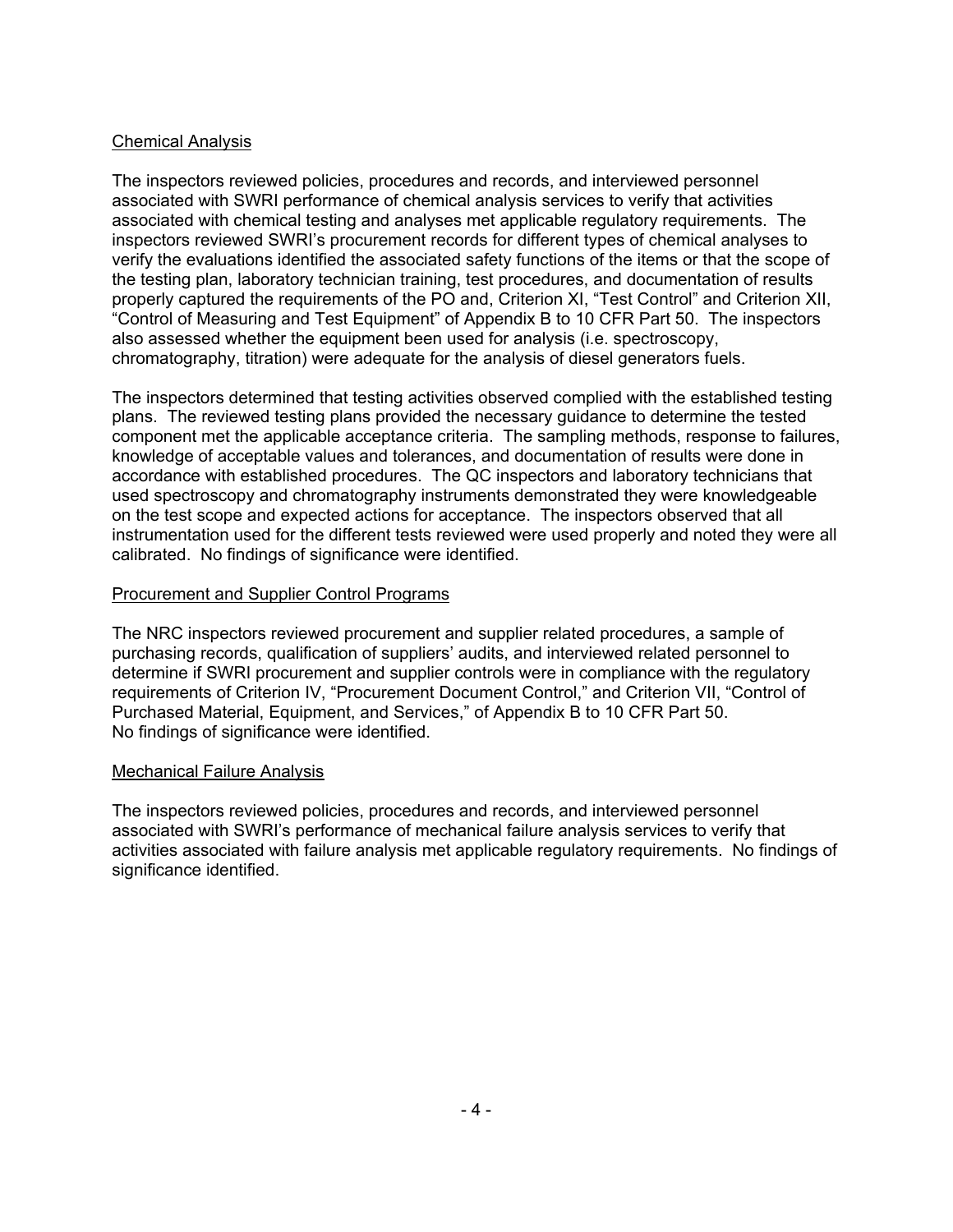# **REPORT DETAILS**

## **Radiation Testing**

### 1. Measurement of Applied Radiation Dose

a. Scope

The inspectors reviewed procedures and records and interviewed personnel utilized by SWRI to perform radiation testing. SWRI provides radiation aging services to the nuclear industry for the purpose of permitting equipment vendors to demonstrate compliance with the requirements of 10 CFR Part 50—Domestic Licensing Of Production And Utilization Facilities, subsection 50.49 Environmental Qualification Of Electric Equipment Important To Safety For Nuclear Power Plants.

The inspectors reviewed the process used by SWRI to measure the radiation dose applied to nuclear components. The focus of the inspection was on ensuring that the processes used at SWRI were sufficient to ensure that nuclear components were being properly irradiated to meet customer requirements, specifically with regard to the radiation dose rate and total applied dose. The inspectors toured the SWRI facility, including the common pre-irradiation and post irradiation storage area, the operating station, and the irradiation cell. The inspectors observed a pre-irradiation dose rate measurement preparation and the subsequent irradiation of a radiation detector used to characterize the radiation field for a nuclear component to be irradiated.

The inspectors reviewed how SWRI personnel implemented the instructions in procedures TAP-01-0412-004, regarding the methods for performing irradiation of components, SOP-1-7.6.1, regarding the processes for controlling measurement and test equipment and SOP-01-4.2.2, regarding the processes used for data control and reporting.

## b. Findings and Observations

The inspectors determined that the irradiator used at SWRI consists of two shielded irradiation rooms connected to a central source storage vault. Irradiations may be performed using Cesium-137 (Cs-137) or Cobalt 60 (Co-60) sources, as identified by the customer purchase order. The only source irradiations observed by, or reviewed by the inspectors, were performed using Co-60 sources. The irradiation sources observed by the inspectors were Co-60 source capsules salvaged from industry irradiation sources, such as medical teletherapy devices. The capsules are small cylinders whose external dimensions vary dependent on the capsule model. The internal configuration of the capsule, including source material composition (e.g., pellets, powder or slug) as well as the presence or absence of non-source materials, such as tungsten alloy plugs, is capsule model dependent. The radioactive content of each individual capsule is model and age dependent.

The inspectors determined that the capsules are typically assembled into 16 inch by 16 inch planar arrays in an aluminum frame, custom built by SWRI to hold the sources in a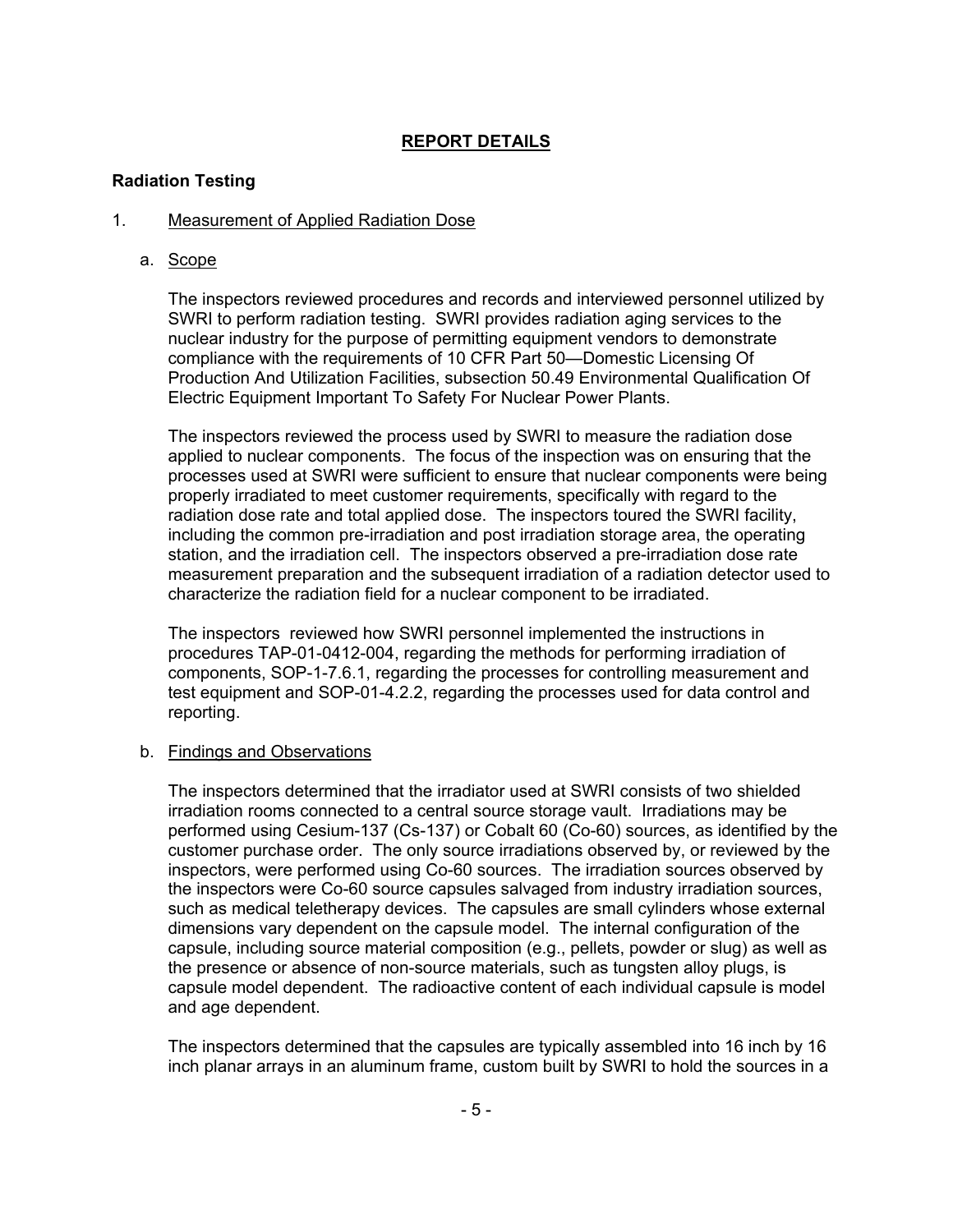fixed geometry. To allow adjustment of the activity contained in the source assembly, the configuration of the source frame assembly permits the installation of different number of source capsules. Depending on the desired irradiation dose profile, either one or two of these source frames may be used to irradiate materials. When not in use, the sources are stored in an air cooled shielded vault adjacent to the irradiation room. When the sources are in the storage vault and the vault shield doors are closed, the radiation levels inside the irradiation room are minimal, allowing personnel entry to position components or mockups for irradiation. Once the mockup or product is in the proper position, personnel are evacuated from the cell, the irradiation room access port shield door is raised, irradiation cell exhaust fan speed is increased, the Co-60 source assemblies are moved into the room, and an operator uses remote manipulator arms to move the source frames to the correct location. If dose rate measurements are being made, then an operator uses the remote manipulator arms to move the radiation detector to each point that requires a measurement. At the end of the irradiation interval, the operator places the source frames on the racks and returns them to the source vault.

The inspectors identified that SWRI does not take radiation readings while the nuclear component is being irradiated. SWRI uses Procedure TAP-01-0412-004 to direct the operation of the irradiation facility. The inspectors identified that while the SWRI technicians are preparing to take radiation measurements, the access port shield door between the irradiation room and the preparation/control area is open. While the inspectors were there, the open irradiation room was near or at the same temperature as the air conditioned preparation/control area. Air is removed from the irradiation room by the operation of an exhaust fan on low speed. Prior to initiating an irradiation, the irradiation room is isolated and unheated/uncooled external air is drawn into the room.

The inspectors identified that SWRI uses an MDH Industries Inc. Monitor (a.k.a., Radcal) Model 2025 or Radcal Corporation, Accu-Series ion chamber based radiation survey instrument to characterize the dose rate to the component to be irradiated from the source assembly. For small components, a grid drawn on a 16 inch by 16 inch by 1/16 inch aluminum plate is used to establish the measurement locations. For large components, a custom measurement grid may be used. While using the radiation meter to characterize the radiation field, one SWRI technician uses the remote manipulator arms to move the radiation detector to the each location on the measurement grid. The detector is held in place while another technician near the remote arm operator records the radiation reading and the temperature. Barometric pressure was recorded at least once during the measurement process, either within the cell prior to irradiation, or outside of the cell during irradiation. The temperature and pressure measurements were made outside of the irradiation room. Because an ion chamber based instrument is used to characterize the radiation field emitted from the source assembly, the use of a specific ion chamber calibration factor, in combination with a temperature and pressure correction factor, is applied to the observed radiation dose rate reading to obtain the actual dose rate.

When asked by the inspectors why the readings were not taken in the irradiation room during the irradiation cycle, the SWRI staff stated that the radiation exposure rate caused premature failure of the thermometers they used, and that when they had tried a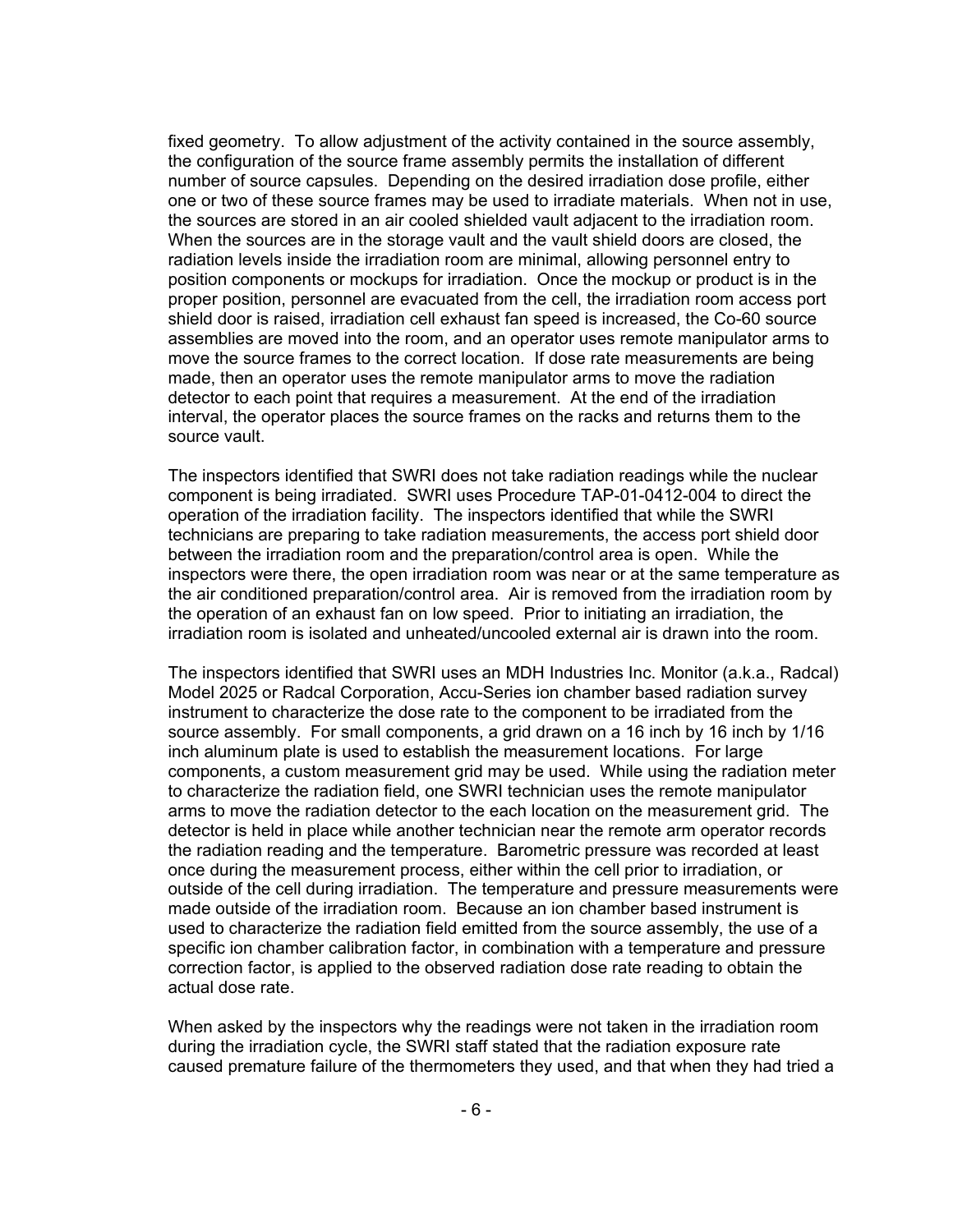different temperature measuring device, they had observed a prompt increase in indicated temperature that they attributed to direct radiation induced effects in the sensing element, and not the actual temperature profile in the irradiation room. Based on meteorological information available to the inspectors, outside air temperatures in the San Antonio area can range from below 32°F to above 105°F. These temperature changes could impact the accuracy of the radiation detectors.

Also, in two examples, SWRI failed to ensure that the components being irradiated received a uniform dose that was within the range of reported accuracy to its customers. With respect to Project No. 20460.01.001, the inspectors noticed that a number of similar components were being irradiated at the same time. The individual components were relatively small with respect to the size of the source frame assembly. Based on the arrangement of the source capsules in the source frame assembly there were areas of the exposure grid that potentially varied from 5.8 percent below the mean exposure rate to 6.3 percent above the mean exposure rate. The project description did not discuss any actions, such as component movement, to normalize the exposure to the minimally exposed component. The mean exposure rate was used to calculate the exposure to all of the individual components.

In the package for Project No. 19376.02.001, the stated purpose of the project was to provide irradiation to allow the client to evaluate the survivability of a Card File and the associated Cards (electronic circuit boards) after exposure. Based on the orientation of the source and the card file and enclosed cards, with respect to a single source rack assembly, as shown in photographs included in the project package, and the lack of any discussion about the rotation of the exposed components, it appears that the card file and associated cards were not uniformly irradiated. The project package did not identify the location, with respect to the radiation field, of the critical components.

SWRI procedure, TAP-01-0412-004, does not require that overall measurement uncertainty be determined as necessary to account for all errors that could impact the accuracy of the measured and reported radiation dose; however, the inspectors determined that SWRI typically exposed components with a 5 percent margin above the customer's specified dose to account for uncertainties in their process. However, the inspectors determined that this 5 percent margin may not be sufficient, to ensure meeting the minimum specified dose, when all uncertainties in the process are considered. The calibration uncertainty associated the Radcal 2025 and accompanying ion chamber detectors, is approximately 3 percent. Additional uncertainties in the process as described above would include the temperature changes in the hot cell environment and the non-uniformity of exposure due to variation in the dose rate fields.

These two factors when added to the known 3 percent could result in uncertainties in excess of the 5 percent margin typically applied. Also, the procedure does not contain sufficient instructions to address whether the reported dose applies only to surface or depth exposures. This was identified by the inspectors to be a Nonconformance of Criterion XI, "Test Control," of Appendix B, "Quality Assurance Criteria for Nuclear Power Plants and Fuel Reprocessing Plants," to 10 CFR Part 50, "Domestic Licensing of Production and Utilization Facilities," and Criterion V, "Instructions, Procedures, and Drawings." Example 1 of Nonconformance 99900238/2014-01-01.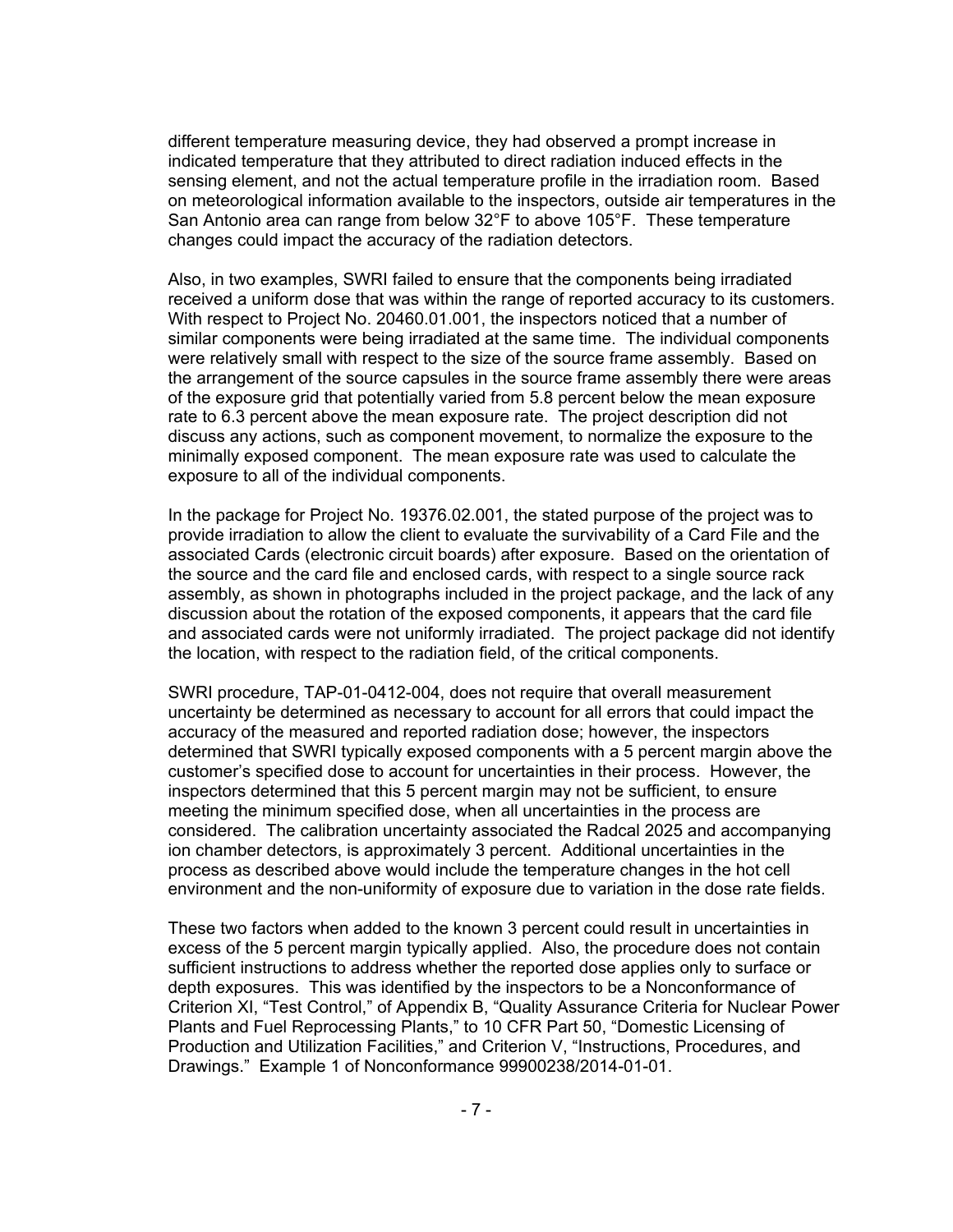The inspectors noted that barometer model 4199 serial number 122708164, used during an observed irradiation cycle did not have a SWRI calibration sticker affixed. When asked for the calibration record for the barometer, the SWRI staff had to contact the barometer supplier to locate a copy of the calibration document. The vendor calibration record stated that the barometer was calibrated on December 7th, 2012 and was due for recalibration on December 7th, 2014. The normal calibration interval for instruments used at SWRI is one year. SWRI procedures include provisions for adjusting the calibration interval, provided that the performance history of the device supports the calibration interval. The SWRI staff stated that the barometer had been purchased approximately 3 months ago because the previously used unit was dropped. Based on a review of the SWRI calibration database, the inspectors were unable to establish a routine history of calibration by the SWRI metrology laboratory of thermometers or barometers used to perform radiation measurements. Since the performance history for these instruments was lacking, it was not clear whether the calibration interval that had been established was adequate. This was considered to be a minor issue.

### c. Conclusions

The inspectors determined that SWRI procedure, TAP-01-0412-004, does not require that overall measurement uncertainty be determined as necessary to account for all errors that could impact the accuracy of the measured and reported radiation dose. This was identified to be a Nonconformance of Criterion XI, "Test Control," of Appendix B, "Quality Assurance Criteria for Nuclear Power Plants and Fuel Reprocessing Plants," to 10 CFR Part 50, "Domestic Licensing of Production and Utilization Facilities," and Criterion V, "Instructions, Procedures, and Drawings." Example 1 of Nonconformance 99900238/2014/201-01.

## 2. Control of Test Equipment

## a. Scope

The inspectors reviewed procedures and records, interviewed personnel, and inspected equipment utilized by SWRI to perform dose rate measurements. The purpose of the review was to evaluate the processes utilized by SWRI to ensure that instruments used to determine the exposure to tested components, had calibrations traceable to the applicable national standards, and that instruments used were handled in a manner that prevented damage or deterioration during use or storage.

## b. Findings and Observations

During the review of the instruction manual for the Radcal 2025 and associated ion chambers, the inspectors noticed that the exposure rate dependence of the model 20x5- 0.18 ion chamber was stated as  $\pm 2$  percent, from 10 R/hr to 1000 kR/hr. This is the ion chamber with the highest exposure rate specification that is utilized by SWRI. Contrary to the requirement to use appropriately calibrated instruments, in several component irradiations, including Project 17669.16.001, Project 19347.01.001 and Project 17669.15.001, ion chamber radiation exposure rates exceeded 1000 kR/hr, without any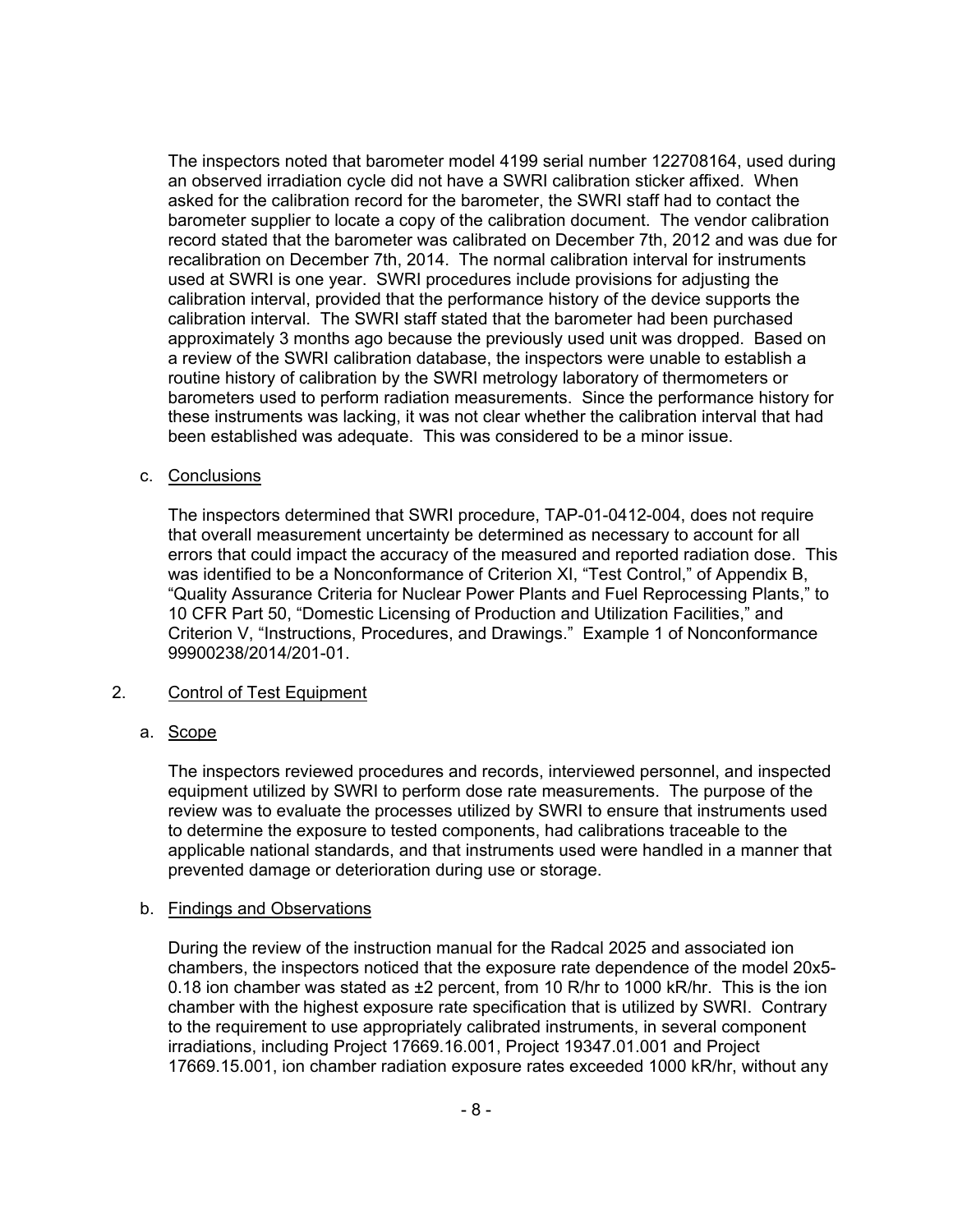documented assessment of the impact on the survey instrument response. This was identified to be a Nonconformance of Criterion XII, "Control of Measuring and Test Equipment," of Appendix B, "Quality Assurance Criteria for Nuclear Power Plants and Fuel Reprocessing Plants," to 10 CFR Part 50, "Domestic Licensing of Production and Utilization Facilities." Example 1 of Nonconformance 99900238/2014-201-02.

While reviewing the calibration records of a Radcal 2025 and accompanying ion chamber detectors, the inspectors noticed that calibration coefficients stated in K&S Associates, Inc., Calibration Report Number 140783 were different than the calibration coefficients provided in the calibration report included within Project No. 19347.01.001. Because an ion chamber based instrument is used to characterize the radiation field emitted from the source assembly, the use of a specific ion chamber calibration factor, in combination with a calculated temperature and pressure correction factor, is applied to the observed radiation dose rate reading to obtain the actual dose rate. Because the K&S Associates, Inc., Calibration Report stated that the "as found" condition was the same as the "as left" condition, SWRI staff had not evaluated the impact on reported dose due to changes in the listed calibration coefficients provided in the previous calibration report. Upon further review, it did not appear the change in ion chamber calibration coefficients, observed during the inspection, was significant with respect to the reported radiation dose.

During the review of SWRI Final Project Reports for irradiation services, and the instructions contained within SWRI procedure SOP-01-4.2.2, the inspectors noted that there were vendor requirements and a procedural requirement to identify the equipment used to perform the irradiation process. The inspectors determined that SWRI Final Reports for Irradiation Services failed to identify the model and calibration dates for thermometers and barometers required to perform dose rate measurements. Also, during the review of Project 17669.16.001 and Project 17669.09.001 irradiation reports, the inspectors noticed that customer specifications called for SWRI to provide the measurement uncertainty for the component irradiations. However, the measurement uncertainty for the irradiation was not included in these reports. The inspectors also noted that SWRI procedure TAP-01-0412-004 does not specify that measurement accuracy be determined, nor does it specify that the measurement uncertainty be provided as part of the final report. These were considered to be minor issues.

#### c. Conclusions

The inspectors identified that SWRI had failed to properly implement measures to assure that instruments, and other measuring and testing devices used in activities affecting quality were properly controlled, calibrated, and adjusted at specified periods to maintain accuracy within necessary limits. This was identified to as a Nonconformance to Criterion XII, "Control of Measuring and Test Equipment," of Appendix B, "Quality Assurance Criteria for Nuclear Power Plants and Fuel Reprocessing Plants," to 10 CFR Part 50, "Domestic Licensing of Production and Utilization Facilities." Example 1 of Nonconformance 99900238/2014-201-02.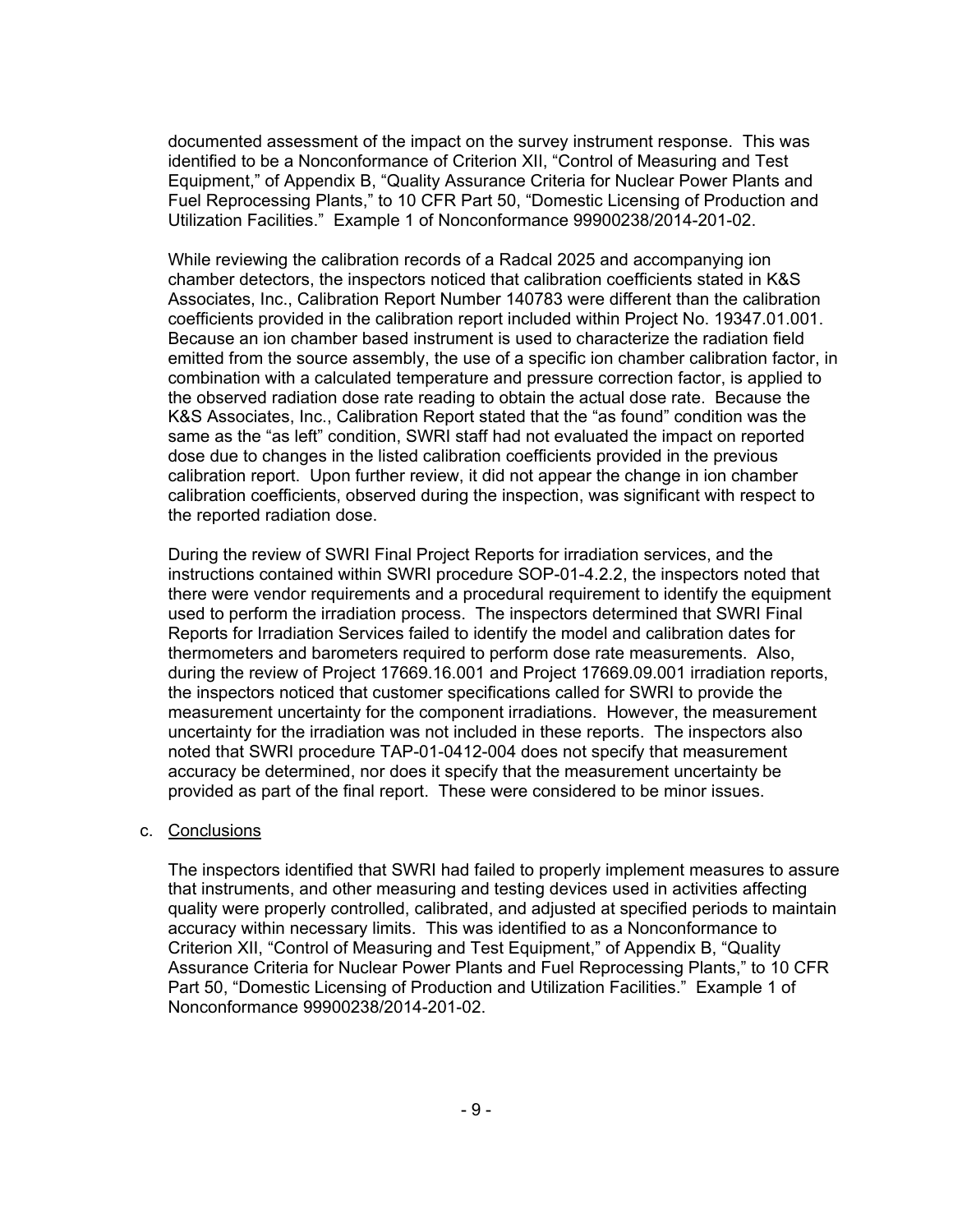## **Seismic Testing**

### a. Inspection Scope

The inspectors reviewed procedures and records and interviewed personnel utilized by SWRI to perform seismic testing. SWRI performs seismic testing which is required to show that nuclear safety-related components can withstand and/or operate during and after a seismic event. At SWRI the testing is performed using two different biaxial seismic testing systems which contain the excitation tables themselves (shake tables) plus all the associated control and data acquisition systems. The inspectors reviewed Purchase order 6000891113, dated 4/2/2014, from Thermo Fisher Scientific for the seismic testing of a Smartview SV100A/10AC paperless data recorder. The purchase order required testing to latest IEEE 344 standard and also required units to be monitored for proper operation during the tests. The inspectors reviewed the SWRI test plan developed to perform this testing, Test Plan 18.18196.18.100.TP1, Issue 1, "Qualification Testing for the Thermo Fisher Smartview 100A/10AC Paperless Data Recorder" and the associated test report, "Test Report, Qualification Testing for the Thermo Fisher Smartview 100A/10AC Paperless Data Recorder," 18.18196.18.100.FR1, dated June 19, 2014. The inspectors also reviewed Purchase Order 101673 from Ultra Electronics to SWRI, dated 8/31/2012, for vibration testing of RTDs.

### b. Findings and Observations

The inspectors reviewed the latest (2004) edition of IEEE 344, "IEEE Recommended Practice for Seismic Qualification of Class 1E Equipment for Nuclear Power Stations" which was the standard being utilized by SWRI to perform the testing. Paragraph 8.6.6.2 of the standard states in part that, "Biaxial tests should conservatively simulate the seismic event at the equipment mounting locations. They should account for the absence of motion in one orthogonal direction for independent input motions in the other two orthogonal axes or for the absence of motion in two orthogonal directions if dependent inputs are used."

During the inspection the inspectors asked SWRI personnel how the intent of the IEEE standard was being met, since the seismic testing performed at SWRI is done on biaxial tables. SWRI personnel indicated that SWRI's approach to this was to use a scaling factor, but they also indicated that a scaling factor was not always used and was used only when requested by or approved by SWRI's customers. The inspectors determined that SWRI did not have a procedure or instruction that described the use of the scaling factor, what the scaling factor should be, or when or how to alternatively account for differences in test methods associated with the use of biaxial versus triaxial seismic test equipment as required by the IEEE standard. This was identified to be a Nonconformance of Criterion XI, "Test Control" and Criterion V, "Instructions, Procedures, and Drawings," of Appendix B, "Quality Assurance Criteria for Nuclear Power Plants and Fuel Reprocessing Plants," to 10 CFR Part 50, "Domestic Licensing of Production and Utilization Facilities." Example 2 of Nonconformance 99900238/2014- 201-01.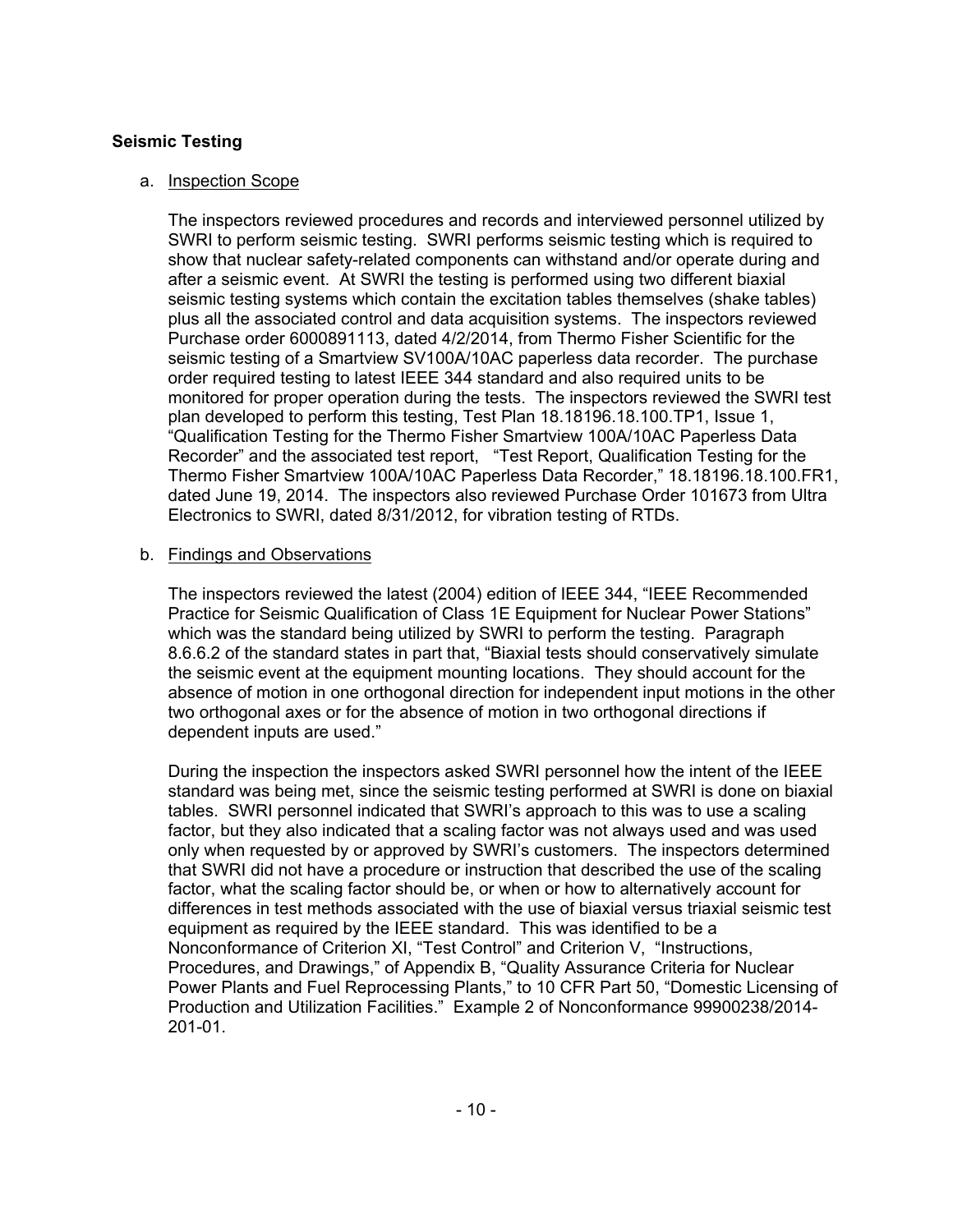The inspectors also determined that SWRI failed to ensure that the systems utilized to perform seismic testing of nuclear safety related equipment were properly calibrated. The inspectors identified that while portions (accelerometers and analog to digital converters) of the two seismic excitation systems (SWRI developed IEEE controller and Dactron Laser USB controller) were calibrated, there was no record that the portion of the systems that analyzed the resulting digital signals, including both vendor developed and in-house developed software was ever fully calibrated or verified. This was identified to be a Nonconformance of Criterion XII, "Control of Measuring and Test Equipment," of Appendix B, "Quality Assurance Criteria for Nuclear Power Plants and Fuel Reprocessing Plants," to 10 CFR Part 50, "Domestic Licensing of Production and Utilization Facilities." Example 2 of Nonconformance 99900238/2014-201-02.

### c. Conclusions

The inspectors determined that SWRI did not have a procedure or instruction that described the use of the scaling factor, what the scaling factor should be, or when or how to alternatively account for differences in test methods associated with the use of biaxial versus triaxial seismic test equipment as required by the IEEE standard. This was identified to be a Nonconformance of Criterion XI, "Test Control" and Criterion V, "Instructions, Procedures, and Drawings," of Appendix B, "Quality Assurance Criteria for Nuclear Power Plants and Fuel Reprocessing Plants," to 10 CFR Part 50, "Domestic Licensing of Production and Utilization Facilities." Example 2 of Nonconformance 99900238/2014-201-01.

The inspectors also determined that SWRI failed to ensure that the systems utilized to perform seismic testing of nuclear safety related equipment were properly calibrated. This was identified to be a Nonconformance of Criterion XII, "Control of Measuring and Test Equipment," of Appendix B, "Quality Assurance Criteria for Nuclear Power Plants and Fuel Reprocessing Plants," to 10 CFR Part 50, "Domestic Licensing of Production and Utilization Facilities." Example 2 of Nonconformance 99900238/2014-201-02.

## **Platinum Plating of Main Steam Relief Pilot Valve Internals**

#### a. Inspection Scope

The inspectors reviewed procedures and records and interviewed personnel utilized by SWRI to perform a platinum plating operation on internal portions of the main steam safety relieve pilot valves. The inspectors reviewed Contract Number 722302, from Progress Energy Service Company, dated 2/10/2014, for the performance of platinum plating of 17 pilot discs for main steam for safety relief valves for the Brunswick Nuclear Power Plant. The contract required plating the discs with a coating of 2 to 3 microns of platinum by ion beam assisted deposition process. The plating was performed using a Progress Energy approved procedure # 1995, "Procedure for Ion Beam Assisted Deposition (IBAD) of Platinum on Safety Relief Valve Pilot Discs," Revision 7. The procedure required the platinum to be 99.9 percent pure.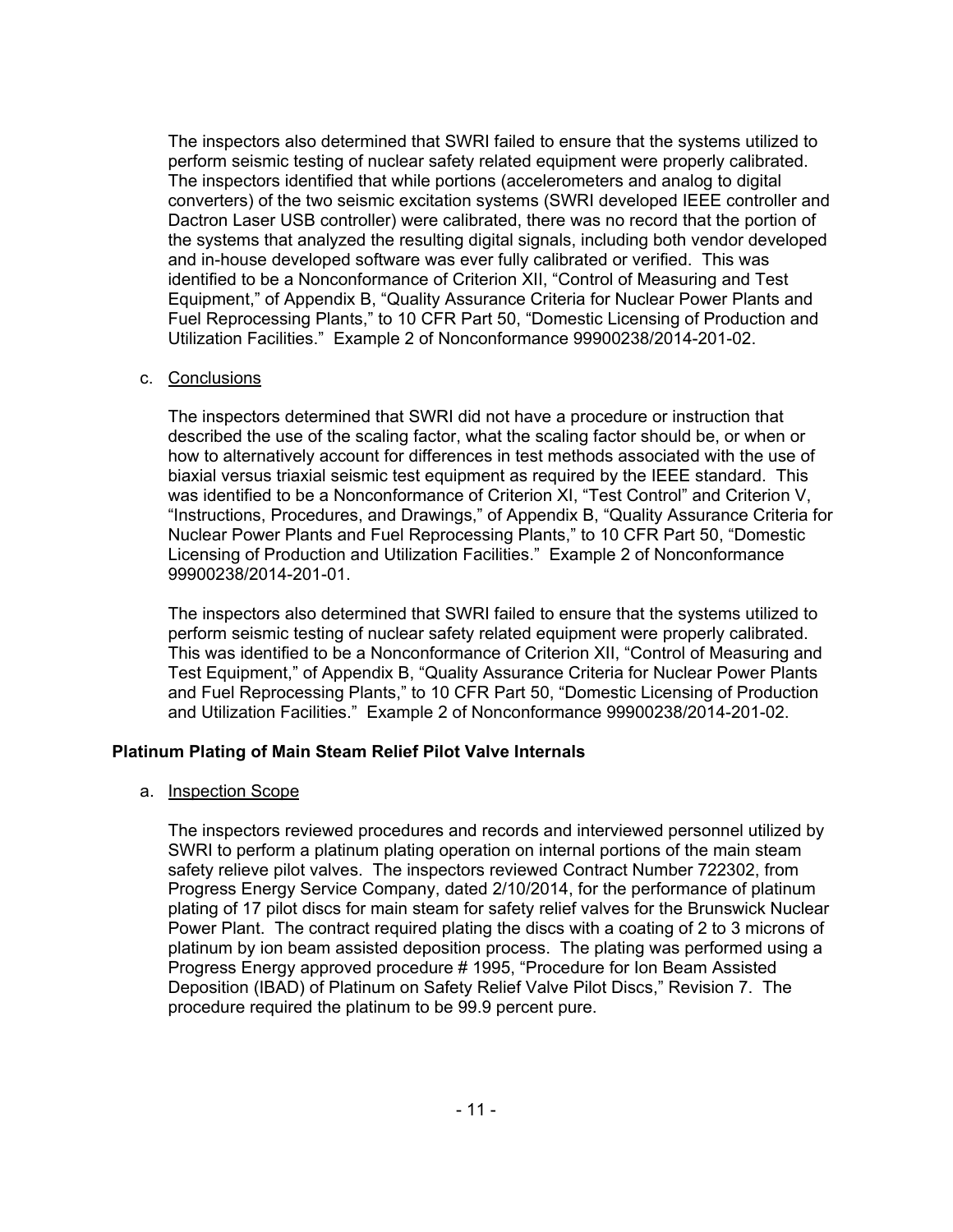## b. Findings and Observations

The inspectors determined that the verification of plating thickness was performed using test coupons. No concerns were identified associated with that aspect of the process. The inspectors determined that the platinum utilized at SWRI is in the form of coins procured from local commercial coin dealers. SWRI then verifies the purity of the platinum in its internal laboratory by electro dispersive spectroscopy; however, after discussions with SWRI personnel during the inspection, it was determined that this method of determining purity was not acceptable, as the instrument has not been demonstrated to have sensitivity sufficient to detect impurities down to .1 percent. This was identified to be a Nonconformance of Criterion XII, "Control of Measuring and Test Equipment," of Appendix B, "Quality Assurance Criteria for Nuclear Power Plants and Fuel Reprocessing Plants," to 10 CFR Part 50, "Domestic Licensing of Production and Utilization Facilities." Example 3 of Nonconformance 99900238/2014-201-02.

The inspectors also determined that sufficient procedures had not been developed to perform the platinum verification testing. It was unstated as to how to specifically perform the testing, how many points on a given coin were to be analyzed, or the basis for assuming that any impurities contained within the coin would be distributed in a homogeneous manner. This was identified to be a Nonconformance of Criterion XI, "Test Control" and Criterion V, "Instructions, Procedures, and Drawings," of Appendix B, "Quality Assurance Criteria for Nuclear Power Plants and Fuel Reprocessing Plants," to 10 CFR Part 50, "Domestic Licensing of Production and Utilization Facilities." Example 3 of Nonconformance 99900238/2014-201-01.

## c. Conclusions

The inspectors determined that the instrument being utilized by SRWI to measure platinum purity did not have sensitivity sufficient to detect impurities down to .1 percent. This was identified to be a Nonconformance of Criterion XII, "Control of Measuring and Test Equipment," of Appendix B, "Quality Assurance Criteria for Nuclear Power Plants and Fuel Reprocessing Plants," to 10 CFR Part 50, "Domestic Licensing of Production and Utilization Facilities." Example 3 of Nonconformance 99900238/2014-201-02.

The inspectors also determined that sufficient procedures had not been developed to perform the platinum verification testing. This was identified to be a Nonconformance of Criterion XI, "Test Control" and Criterion V, "Instructions, Procedures, and Drawings," of Appendix B, "Quality Assurance Criteria for Nuclear Power Plants and Fuel Reprocessing Plants," to 10 CFR Part 50, "Domestic Licensing of Production and Utilization Facilities." Example 3 of Nonconformance 99900238/2014-201-01.

## **Chemical Analysis**

## a. Inspection Scope

The inspectors reviewed policies, procedures and records, and interviewed personnel associated with SWRI's performance of chemical analysis services to verify that activities associated with chemical testing and analyses met applicable regulatory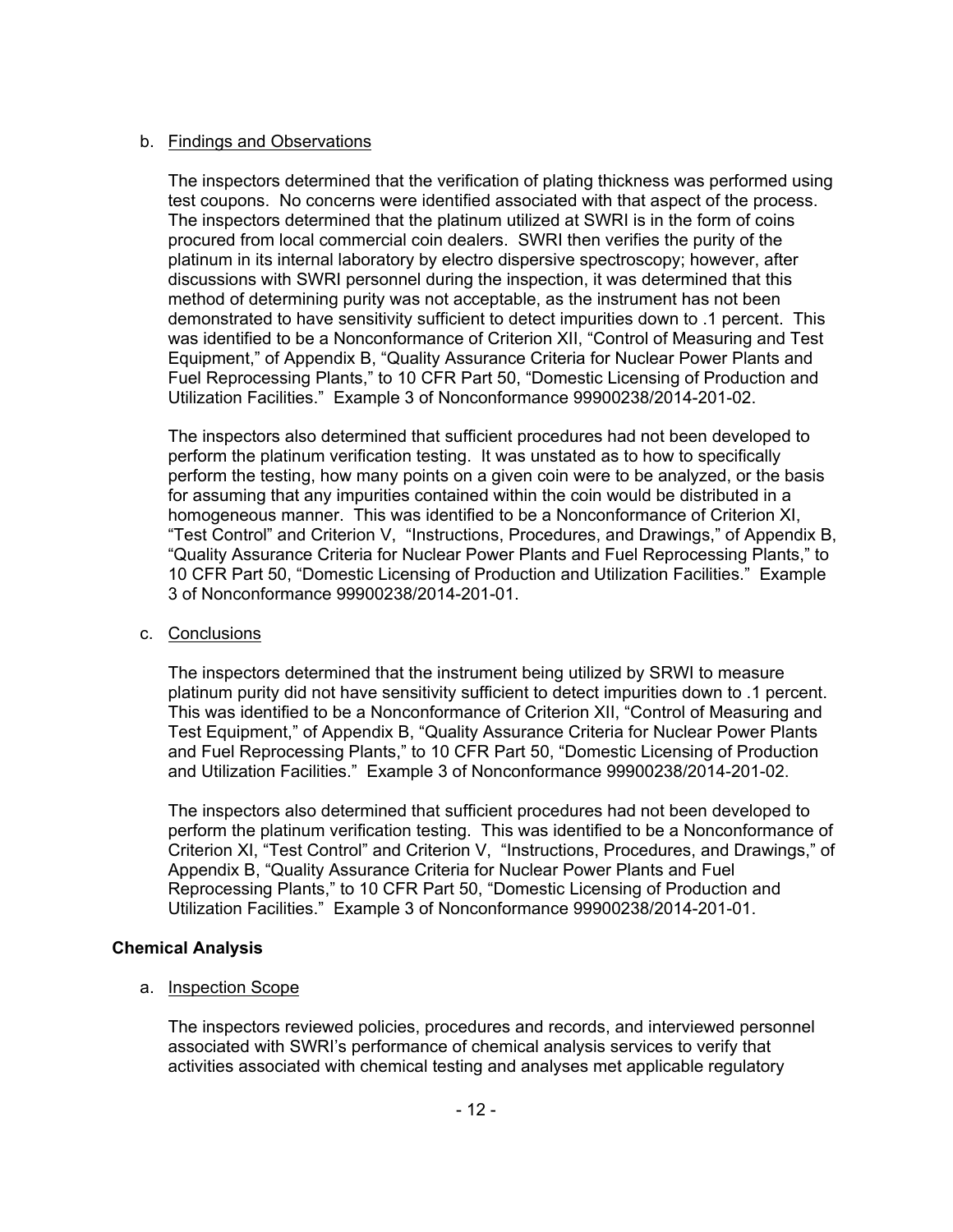requirements. The inspectors reviewed SWRI's procurement records for different types of chemical analyses to verify the evaluations identified the associated safety functions of the items or that the scope of the testing plan, laboratory technician training, test procedures, and documentation of results properly captured the requirements of the PO and, Criterion XI, "Test Control" and Criterion XII, "Control of Measuring and Test Equipment" of Appendix B to 10 CFR Part 50. The inspectors also assessed whether the equipment that had been used for analysis (i.e. spectroscopy, chromatography, titration) was adequate for the analysis of diesel generators fuels. In conjunction with laboratory equipment review, the inspectors assessed the use of industry standards and guides (i.e. American Society for Testing and Materials [ASTM]) in addition to SWRI's procedures to ensure they met the test requirements for the POs reviewed. The inspectors assessed the adequacy of the test methods chosen by the SWRI to verify the acceptance criteria adequacy for the reviewed tests and analyses.

The inspectors reviewed measuring and test equipment (M&TE) policies and procedures to determine if SWRI controls were in compliance with the regulatory requirements of Criterion XII, "Control of Measuring and Test Equipment," of Appendix B to 10 CFR Part 50. In addition, the inspectors interviewed personnel associated with control of test equipment for observed testing activities, compared observations related to M&TE to the related procedures, and reviewed associated M&TE documentation to verify appropriate program implementation.

The inspectors reviewed the above information associated with the following specific purchase orders (POs):

- 500576706 APS-Palo Verde: Testing for Trisodium Phosphate , Anhydrous
- 000161526 STP Nuclear Operations Company: Graphite Content Analysis
- 4500167750 Nebraska Public Power District: Tolytriazole Analysis
- 176386/176392 STP: Identification of Foreign Material
- 000653194 TVA: Analysis of Samples (i.e. viscosity, emulsion, flash point, moisture, acid, etc.)
- APC32783-0001 Alabama Power: Analysis for Sulfur, Lubricity, Cetanes
- 4500152921 Nebraska Public Power District: Suite of Tests for Grease , Diesel Fuel Analysis, Diesel Fuel Oil
- 4500164416 Nebraska Public Power District: Analysis of Essential Diesel Fuel Oil
- 4600015539 PG&E: FAME Content Analysis by IR (biodiesel)

#### b. Findings and Observations

The inspectors determined that the testing activities observed complied with the established testing plans. The reviewed testing plans provided the necessary guidance to determine the tested components met the applicable acceptance criteria. The sampling methods, response to failures, knowledge of acceptable values and tolerances, and documentation of results were done in accordance with established procedures. The QC inspectors and laboratory technicians that used spectroscopy and chromatography instruments demonstrated they were knowledgeable on the test scope and expected actions for acceptance. The inspectors reviewed documentation for the spectrometric analysis of sulfur in diesel products and determined that ASTM D2622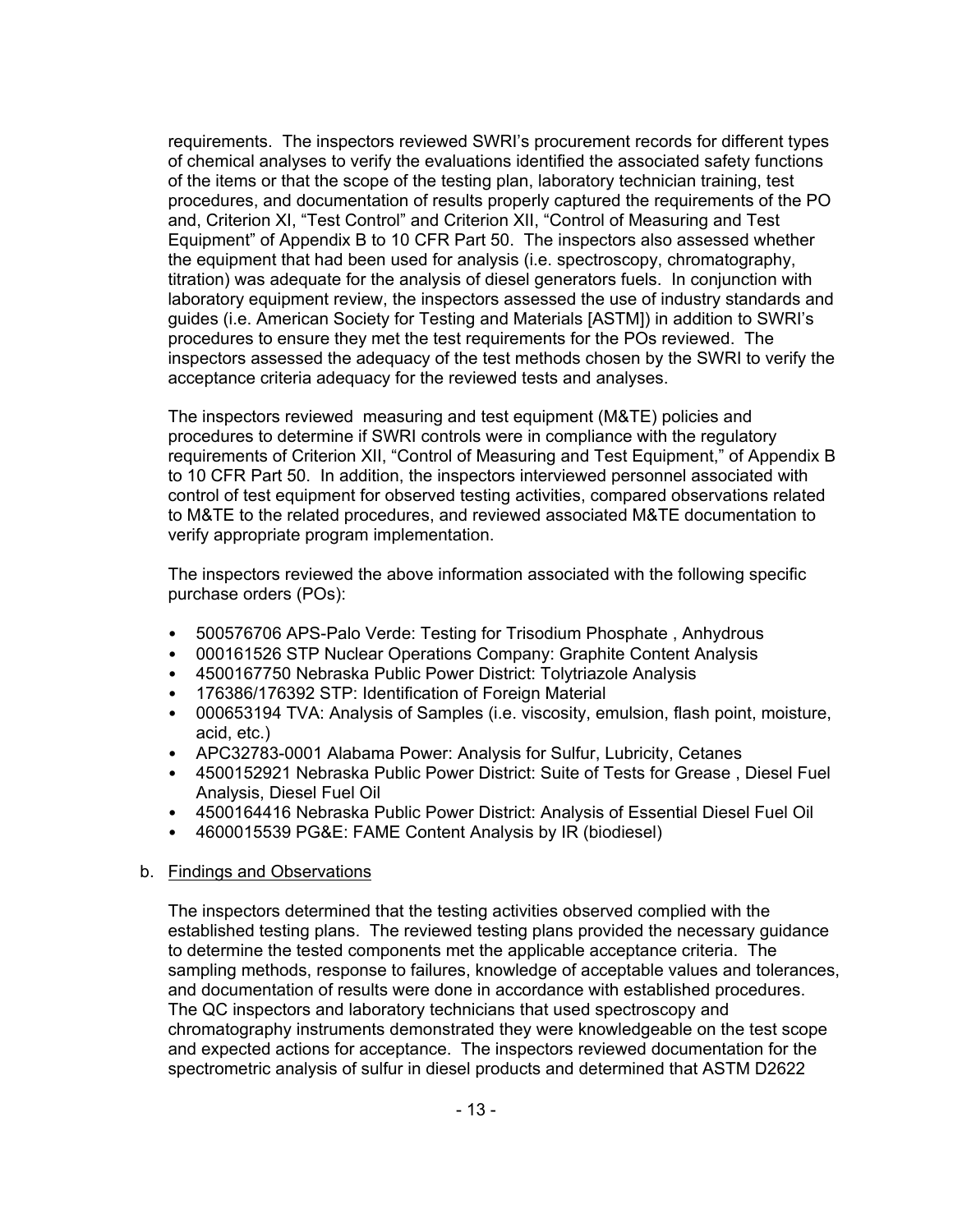was adequately implemented. The documentation showed that the sample was placed in the X-ray beam, and the peak intensity of the sulfur Kα line at 0.5373 nm was properly measured. SWRI technicians ensured the background intensity was measured at a recommended wavelength of 0.5190 nm and that it was subtracted from the peak intensity. The resultant net counting rate was correctly compared to a previously prepared calibration curve or equation to obtain the concentration of sulfur in mg/kg or mass. The inspectors observed that all instrumentation used for the different tests reviewed was used properly and noted they was all calibrated.

## c. Conclusions

For the chemical analysis testing reviewed, the NRC inspectors determined that SWRI had established a program that adequately controls Tests and M&TE in accordance with the regulatory requirements of Criterion XI and Criterion XII of Appendix B to 10 CFR Part 50. No findings of significance were identified.

## **Procurement and Supplier Control Programs**

a. Inspection Scope

The NRC inspectors reviewed procurement and supplier related procedures, a sample of purchasing records, qualification of suppliers' audits, and interviewed related personnel to determine if SWRI procurement and supplier controls were in compliance with the regulatory requirements of Criterion IV, "Procurement Document Control," and Criterion VII, "Control of Purchased Material, Equipment, and Services," of Appendix B to 10 CFR Part 50.

The inspectors reviewed the above information associated with the following specific suppliers' audits:

- 2013-AR-0030Specialized Chemical Services, Global Chemicals, Thermo Fisher **Scientific**
- 2013-AR-0029 SPEX CertiPrep Group
- 2013-AR-0028 Environmental Research Associates
- 2011-AR-0008 Sigma-Aldrich

#### b. Findings and Observations

The inspectors verified that the technical requirements of SWRI transferred to related POs and were issued to suppliers. The inspectors confirmed that technical requirements were transferred to the relevant POs without modification or amendment. The inspectors found that all sampled supplier qualifications were conducted by SWRI survey or audit. The inspectors found that the lead auditor and supply chain personnel were knowledgeable of supplier control and purchasing control procedures and appropriately implemented SWRI purchasing requirements.

c. Conclusion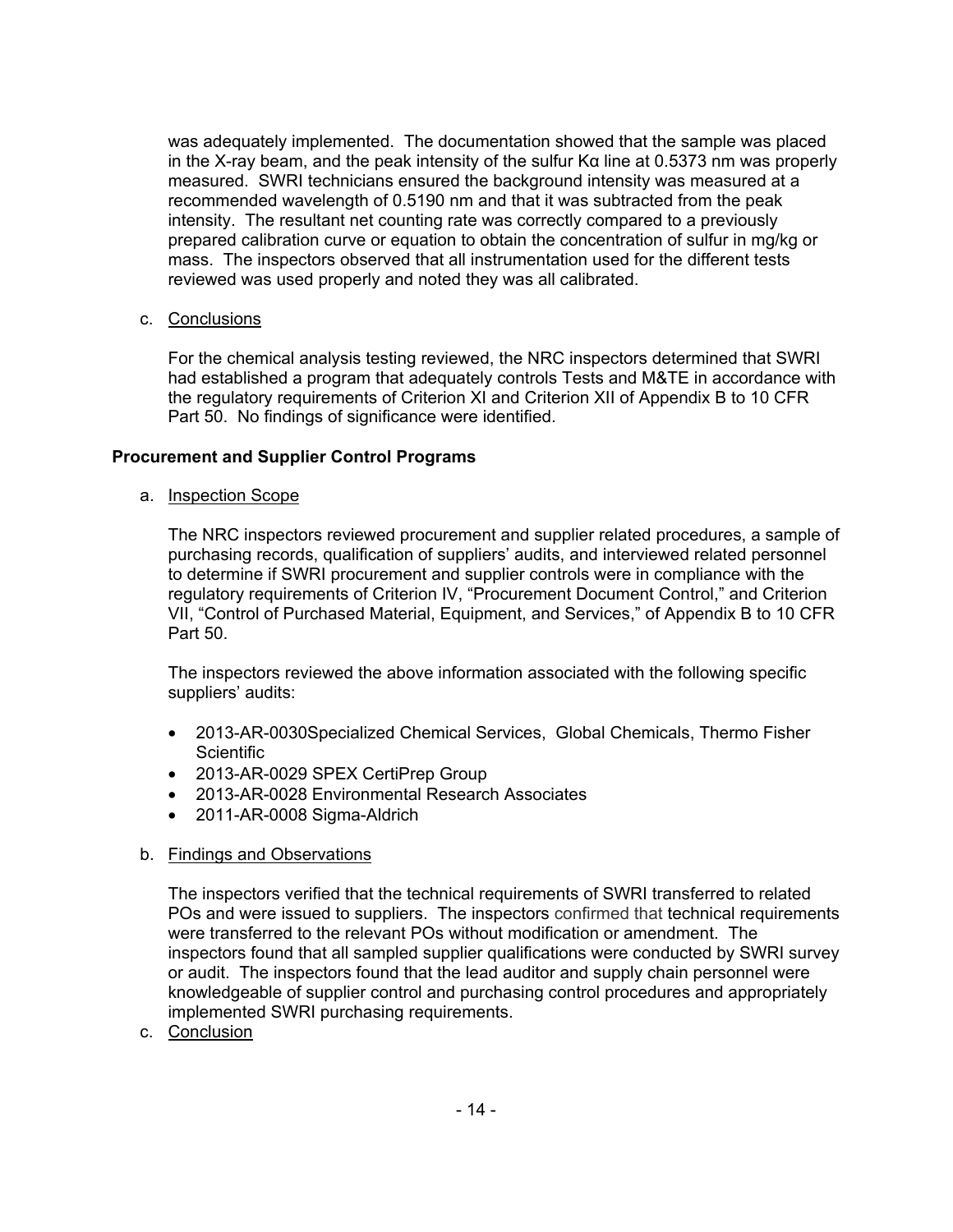The NRC inspectors determined that SWRI has established a program that adequately controls procurement of equipment and services in accordance with the regulatory requirements of Criterion IV and VII of Appendix B to 10 CFR Part 50. Based on the limited sample of procurement documents reviewed, the NRC inspectors determined that SWRI is effectively implementing its procurement program in support of safetyrelated services. No findings of significance were identified.

## **Mechanical Failure Analysis**

## a. Inspection Scope

The inspectors reviewed policies, procedures and records, and interviewed personnel associated with SWRI's performance of mechanical failure analysis services to verify that activities associated with failure analysis met applicable regulatory requirements. The inspectors reviewed Contract No. 10381381 from Entergy Operations, Inc. to SWRI, dated April 24, 2013, for the performance of a detailed examination and fatigue testing of bellows and associated piping. The bellows had been removed from the River Bend Nuclear Station.

## b. Findings and Observations

The inspectors determined that the examination and fatigue testing had been performed adequately and no findings of significance identified.

# c. Conclusion

The inspectors reviewed policies, procedures and records, and interviewed personnel associated with SWRI's performance of mechanical failure analysis services to verify that activities associated with failure analysis met applicable regulatory requirements. No findings of significance identified.

# **Entrance and Exit Meetings**

On October 6, 2014, the inspectors presented the inspection scope during an entrance meeting with Mr. Michael Lewis, Executive Director for Environmental, Safety, and Quality Systems and other SWRI personnel. On October 9, 2014, the inspectors presented the inspection results during an exit meeting with Mr. Lewis and other SWRI personnel.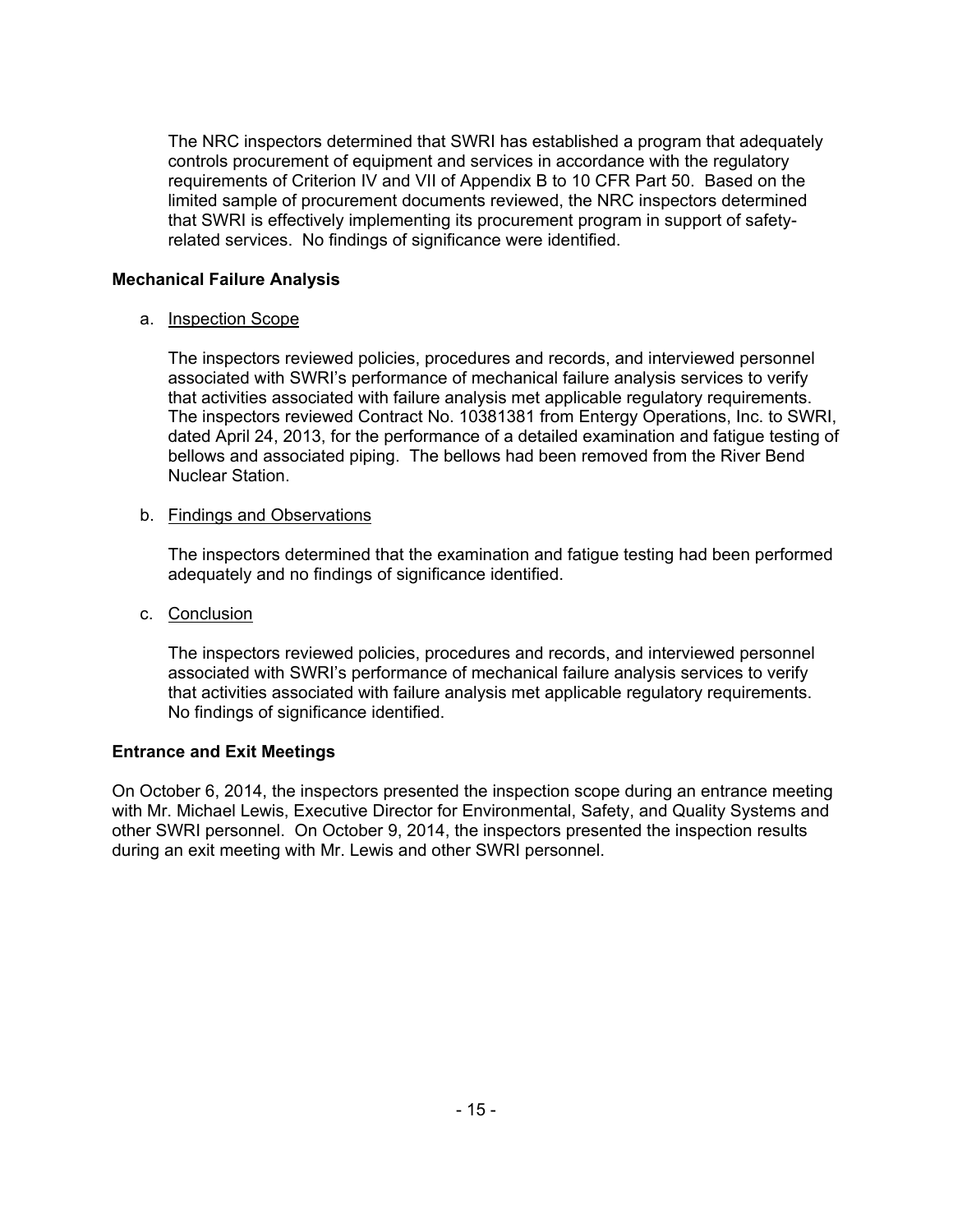## **ATTACHMENT**

| Name                   | Title                                                                          | Affiliation | Entrance | Exit | Interviewed |
|------------------------|--------------------------------------------------------------------------------|-------------|----------|------|-------------|
| <b>Kent Coulter</b>    |                                                                                | <b>SWRI</b> |          |      | X           |
| <b>Richard Page</b>    | <b>Scientist</b>                                                               | <b>SWRI</b> |          |      | X           |
| Michael<br>Dammann     | Director, Analytical<br>and Environmental<br>Chemistry<br>Department           | <b>SWRI</b> | X        | x    |             |
| <b>Rick Pitman</b>     |                                                                                | <b>SWRI</b> |          |      | X           |
| Daniel<br>Pomerening   |                                                                                | <b>SWRI</b> |          |      | X           |
| Jenny Ferren           | Manager Structural<br>Engineering<br>Department                                | <b>SWRI</b> | X        | x    | X           |
| Jo Ann Boyd            | Manager, Quality<br>Assurance                                                  | <b>SWRI</b> |          | X    |             |
| Ronald LaVera          | Inspector                                                                      | <b>NRC</b>  | X        | X    |             |
| Jeffrey Jacobson       | <b>Inspection Team</b><br>Leader                                               | <b>NRC</b>  | X        | x    |             |
| Jose Jimenez           | Inspector                                                                      | <b>NRC</b>  | X        | X    |             |
| Faye Brockwell         | Group Leader,<br><b>Institute Quality</b><br>Systems                           | <b>SWRI</b> | X        | X    |             |
| Mark Ehnstrom          | Principal QA<br>Technologist                                                   | <b>SWRI</b> | X        | X    |             |
| <b>Thomas Trbovich</b> | <b>Technical Advisor</b>                                                       | <b>SWRI</b> | X        | X    |             |
| Michael<br>Macnaughton | Vice President,<br>Chemistry and<br>Chemical<br>Engineering<br><b>Division</b> | <b>SWRI</b> | X        |      |             |
| <b>Mike Lewis</b>      | Executive Director,<br><b>Institute Quality</b><br>Systems                     | <b>SWRI</b> | X        |      |             |

### **1. PERSONS CONTACTED AND NRC STAFF INVOLVED**

# **2. INSPECTION PROCEDURES USED:**

IP 43002, "Routine Inspections of Nuclear Vendors" IP 43004, "Inspection of Commercial-Grade Dedication Programs" IP 36100, "Inspection of 10 CFR Part 21 and Programs for Reporting Defects and Noncompliance"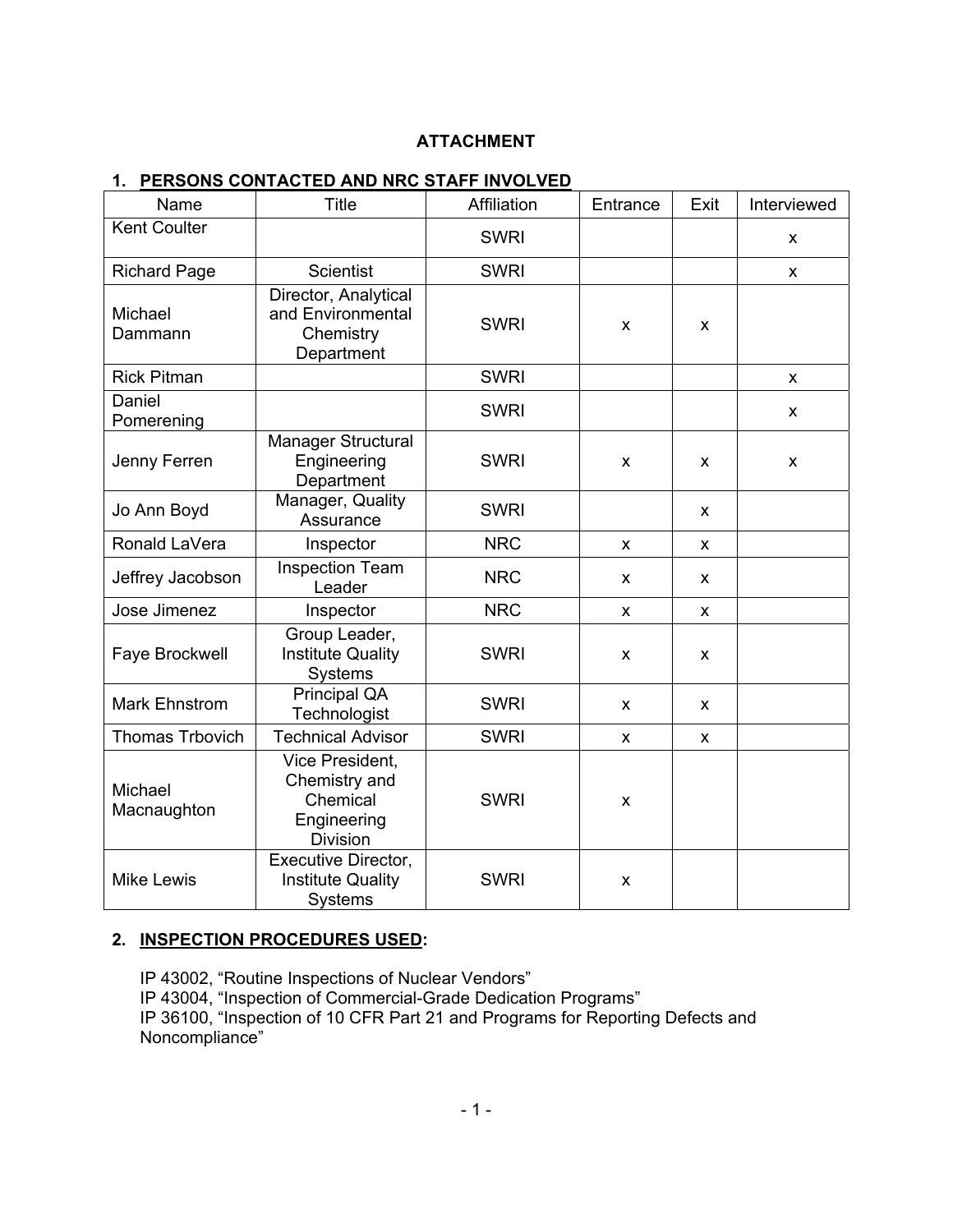# **3. ITEMS OPENED, CLOSED, AND DISCUSSED:**

| Item Number          | Status | Type       | Description        |
|----------------------|--------|------------|--------------------|
| 99900238/2014-201-01 | OPEN   | <b>NON</b> | Criterion XI and V |
| 99900238/2014-201-02 | OPEN   | <b>NON</b> | Criterion XII      |

# **4. DOCUMENTS REVIEWED:**

Purchases Orders:

- SWRI Final Report Project No. 19376.02.001 Irradiation Services for a Card File, Dated: October 1, 2013, Prepared for Rosemount Nuclear Instruments Inc., Purchase Order 4252001951
- SWRI Final Report Project No. 19376.01.001 Irradiation Services for 3155N Pressure Transducers, Dated: September 4, 2013, Prepared for Rosemount Nuclear, Purchase Order 4252001834
- SWRI Final Report Project No. 20460.01.001 Irradiation Services for Four Enclosures, Dated: June 16, 2014, Prepared for Fluid Components International, Purchase Order DL00045151
- SWRI Final Report Project No. 17669.16.001 Irradiation Services for an Electrical Feed Through, Dated: February 12, 2014, Prepared for QualTech NP, Purchase Order HP00004172
- SWRI Final Report Project No. 17669.15.001 Irradiation Services for Squib Valve Fixture and Connector Assemblies, Dated: March 18, 2014, Prepared for QualTech NP, Purchase Order HP00004134
- SWRI Final Report Project No. 17669.09.001 Irradiation Services for Two Electrical Feed Throughs, Dated: August 12, 2013, Prepared for QualTech NP, Purchase Order HP00002600
- SWRI Final Report Project No. 17669.08.001 Irradiation Services for Four Electrical Feed Throughs, Dated: May 23, 2013, Prepared for QualTech NP, Purchase Order HP00002384
- SWRI Final Report Project No. 19150.01.001 Irradiation Services for Liquid Tight Conduit Samples, Dated: April 23, 2013, Prepared for Delphi Control Systems, Purchase Order 38179-03 and Revision 1
- SWRI Final Report Project No. 19347.01.001 Irradiation Services for Nine Proximity Switches, Dated: July 22, 2013, Prepared for Danaher Sensors and Controls, Purchase Order PRM7709
- SWRI Final Report Project No. 19376.01.002 Irradiation Services for 3155K Pressure Transducers, Dated: April 8, 2013, Prepared for Rosemount Nuclear, Purchase Order 4252001834 Rev 4
- SWRI Final Report Project No. 19376.01.002 Irradiation Services for 3155K Pressure Transducers, Dated: April 8, 2013, Prepared for Rosemount Nuclear, Purchase Order 4252001834 Rev 4, Correspondence dated June 4, 2014 12:23 PM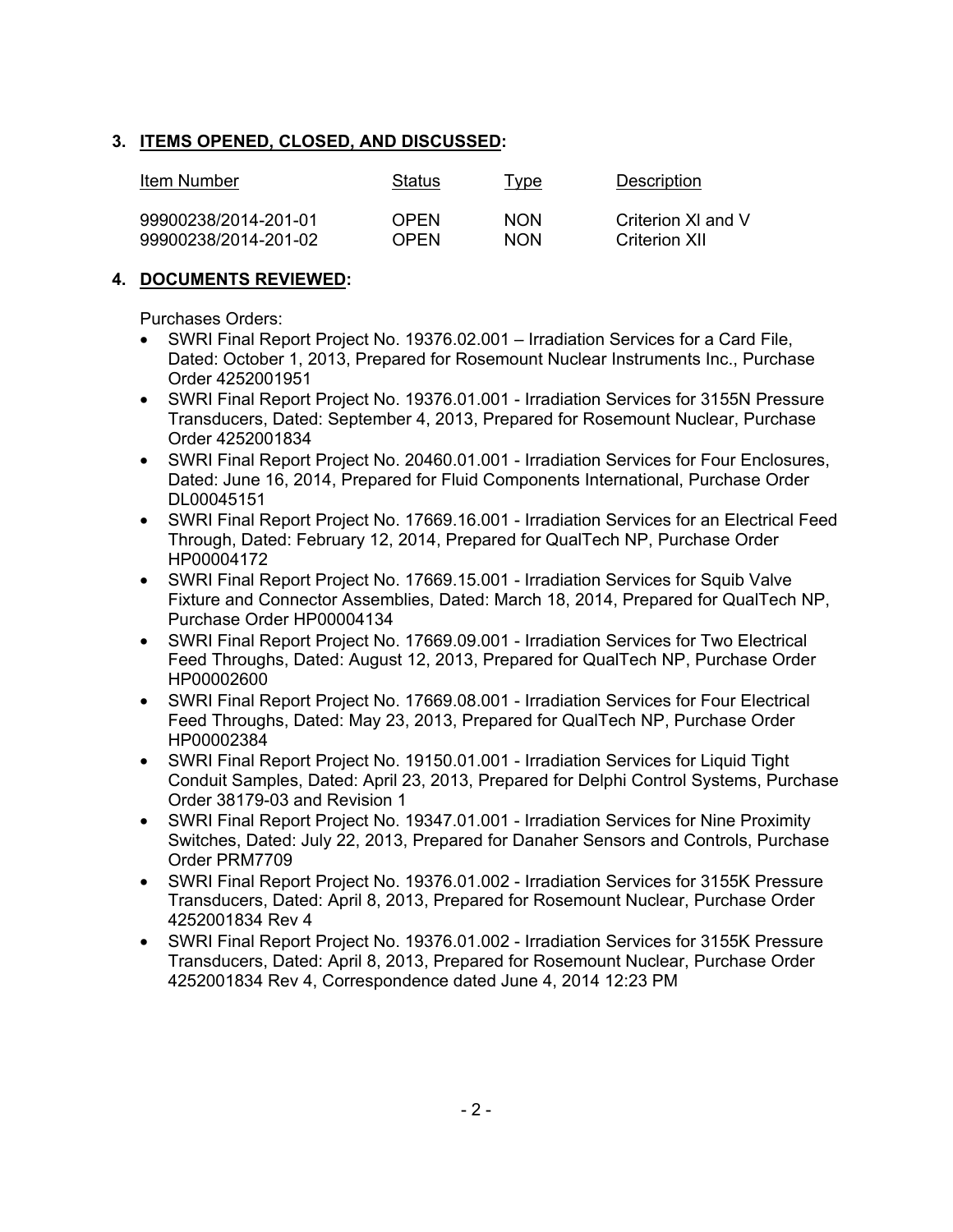Non Conformance Reports:

- SWRI Non-Conformance Report 2013-NCR-0395 Dated July 22, 2013 Delinquent Training – Closed August 15, 2013
- SWRI Non-Conformance Report 2014-NCR-0027 Dated January 17, 2014 Delinquent Training – Closed February 12, 2014
- SWRI Non-Conformance Report 2014-NCR-0193 Dated May 21, 2014 Final Report Certificate of Conformance Error – Closed June 4, 2014
- SWRI Non-Conformance Report 2014-NCR-0415 Dated October 9, 2014 SWRI Calibration Laboratory assigned calibration due dates based on the date the Vendor reviewed the calibration report, and not the actual date the instrument was calibrated.

Calibration Records:

- Control Company, Traceable Certificate of Calibration for Dial Barometer Cert. No. 4199- 4796692, Barometer Model 4199 S/N 122708164 – Calibration date December 7, 2012, Due Date December 7, 2014
- Control Company, Traceable Certificate of Calibration for Dial Barometer Cert. No. 4199- 3507990, Barometer Model 14-648-51 S/N 111386150 – Calibration date March 15, 2011, Due Date March 15, 2013
- Control Company, Traceable Certificate of Calibration for Therm./Clock/Humidity Monitor Cert. No. 4040-3481538, Therm./Clock/Humidity Monitor Model 06-662-4 S/N 111346610 – Calibration date February 24, 2011, Due Date February 24, 2013
- K&S Associates, Inc., Calibration Report Number 140783, Report Date March 24, 2014, for RadCal Electrometer Model 2025 #3017, Ion Chamber 20x5-0.6 #9527, Ion Chamber 20x5-0.18 #20535, Ion Chamber 20x5-60 #8406

Instrument Instruction Manuals:

- MDH Industries Inc. Monitor (a.k.a., Radcal), Instruction Manual for Model 2025-Series X-Ray
- Radcal Corporation, The Accu-Series, Accu-Pro, Accu-Dose, Accu-kV, Radiation Measurement Systems User Guide, Radcal Part # MCD/9096 Printed Feb 2013
- Seismic Simulator Digital Control and Analysis System Manual for the "IEEE Controller", SWRI Project No. 02-9290, dated January 1982

SWRI Procedures:

- SWRI Chemistry and Chemical Engineering Division, SOP-01-4.2.2 Revision 6 dated November 2011, "Data Control and Reporting"
- SWRI Chemistry and Chemical Engineering Division, SOP-01-5.4.1 Revision 2 dated September 2009, Reviewed with No Changes January 2013, "Quality Management System"
- SWRI Chemistry and Chemical Engineering Division, SOP-01-7.6.1 Revision 6 dated March 2014, "Control of Measuring and Test Equipment"
- SWRI Chemistry and Chemical Engineering Division, SOP-01-8.2.4 Revision 2 dated September 2009, Reviewed with No Changes January 2013, "Monitoring and Measurement"
- SWRI Chemistry and Chemical Engineering Division, SOP-01-8.3.1 Revision 5 dated July 2011, "Nonconformance Reporting"